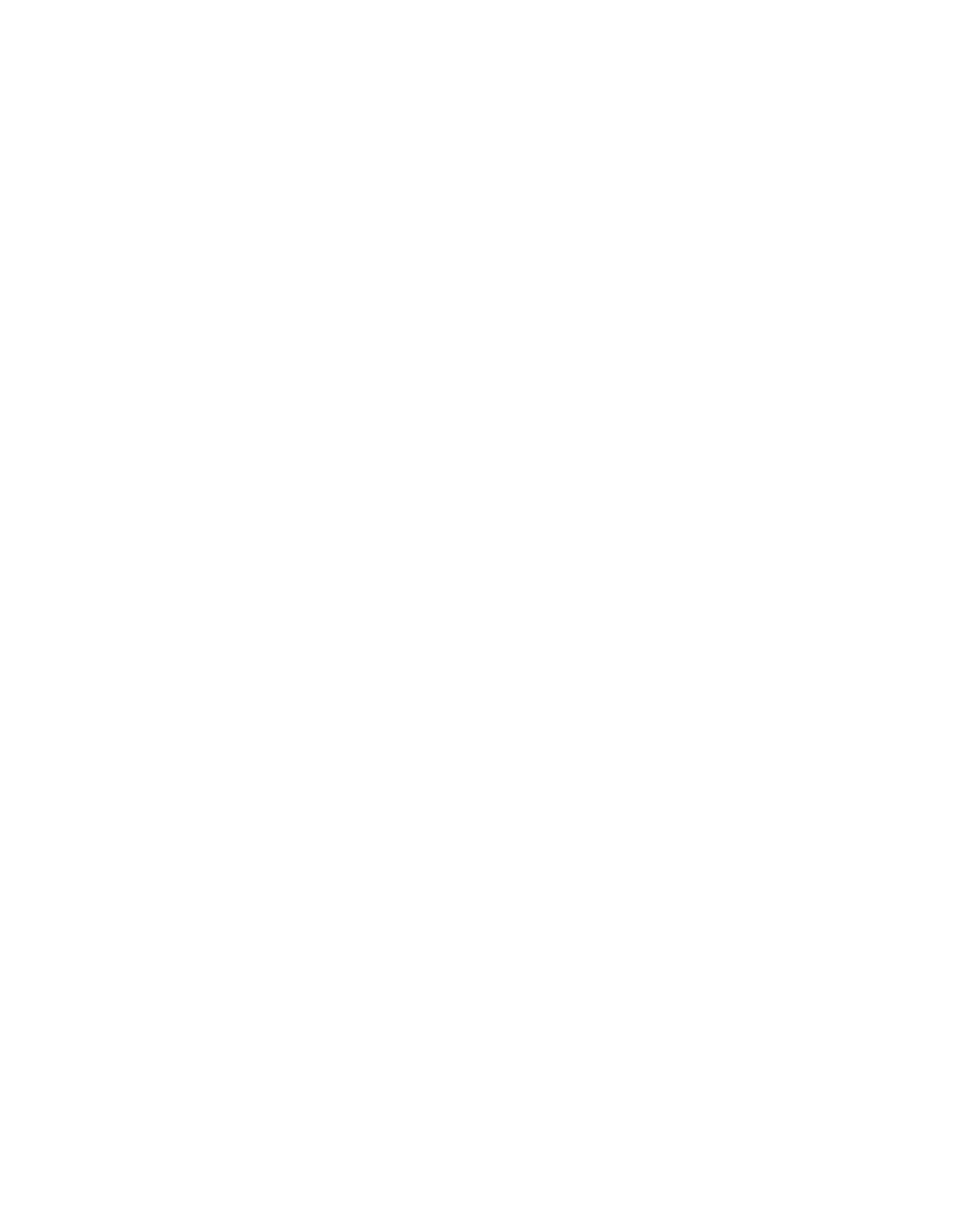# **CONTENTS**

| 1                       | <b>What is MateriApps Installer?</b>                                                                                                  | $\mathbf{1}$   |
|-------------------------|---------------------------------------------------------------------------------------------------------------------------------------|----------------|
|                         | 1.1                                                                                                                                   | $\mathbf{1}$   |
|                         | 1.2                                                                                                                                   | $\mathbf{1}$   |
|                         | 1.3                                                                                                                                   | $\mathbf{1}$   |
|                         | 1.4                                                                                                                                   | $\overline{2}$ |
|                         | 1.5                                                                                                                                   | $\overline{3}$ |
|                         | 1.6                                                                                                                                   | 3              |
|                         | 1.7                                                                                                                                   | 3              |
|                         | 1.8                                                                                                                                   | $\overline{4}$ |
|                         | 1.9                                                                                                                                   | $\overline{4}$ |
| $\overline{2}$          | <b>Usage</b>                                                                                                                          | 5              |
|                         | 2.1                                                                                                                                   | 5              |
|                         | 2.2                                                                                                                                   | 5              |
|                         | 2.3                                                                                                                                   | $\overline{7}$ |
|                         | 2.4                                                                                                                                   | $\overline{7}$ |
|                         | 2.5                                                                                                                                   | 9              |
| $\overline{\mathbf{3}}$ | <b>Tutorial</b>                                                                                                                       | 11             |
|                         | Installation to MacOS 10.15 (Catalina) $\dots \dots \dots \dots \dots \dots \dots \dots \dots \dots \dots \dots \dots \dots$<br>3.1   | 11             |
|                         | 3.2<br>Installation to Linux (using gcc) $\ldots \ldots \ldots \ldots \ldots \ldots \ldots \ldots \ldots \ldots \ldots \ldots \ldots$ | 13             |
| $\overline{\mathbf{4}}$ | <b>File format</b>                                                                                                                    | 17             |
|                         | 4.1                                                                                                                                   | 17             |
|                         | 4.2                                                                                                                                   | 20             |
|                         |                                                                                                                                       |                |
| 5                       | <b>Application list</b>                                                                                                               | 21             |
|                         | 5.1                                                                                                                                   | 21             |
|                         | 5.2                                                                                                                                   | 21             |
|                         | 5.3                                                                                                                                   | 22             |
|                         | 5.4                                                                                                                                   | 22             |
|                         | 5.5                                                                                                                                   | 23             |
|                         | 5.6                                                                                                                                   | 23             |
|                         | 5.7                                                                                                                                   | 24             |
|                         | 5.8                                                                                                                                   | 24             |
|                         | 5.9                                                                                                                                   | 25             |
|                         | 5.10                                                                                                                                  | 25             |
|                         | 5.11                                                                                                                                  | 26             |
| 6                       | <b>Contact</b>                                                                                                                        | 27             |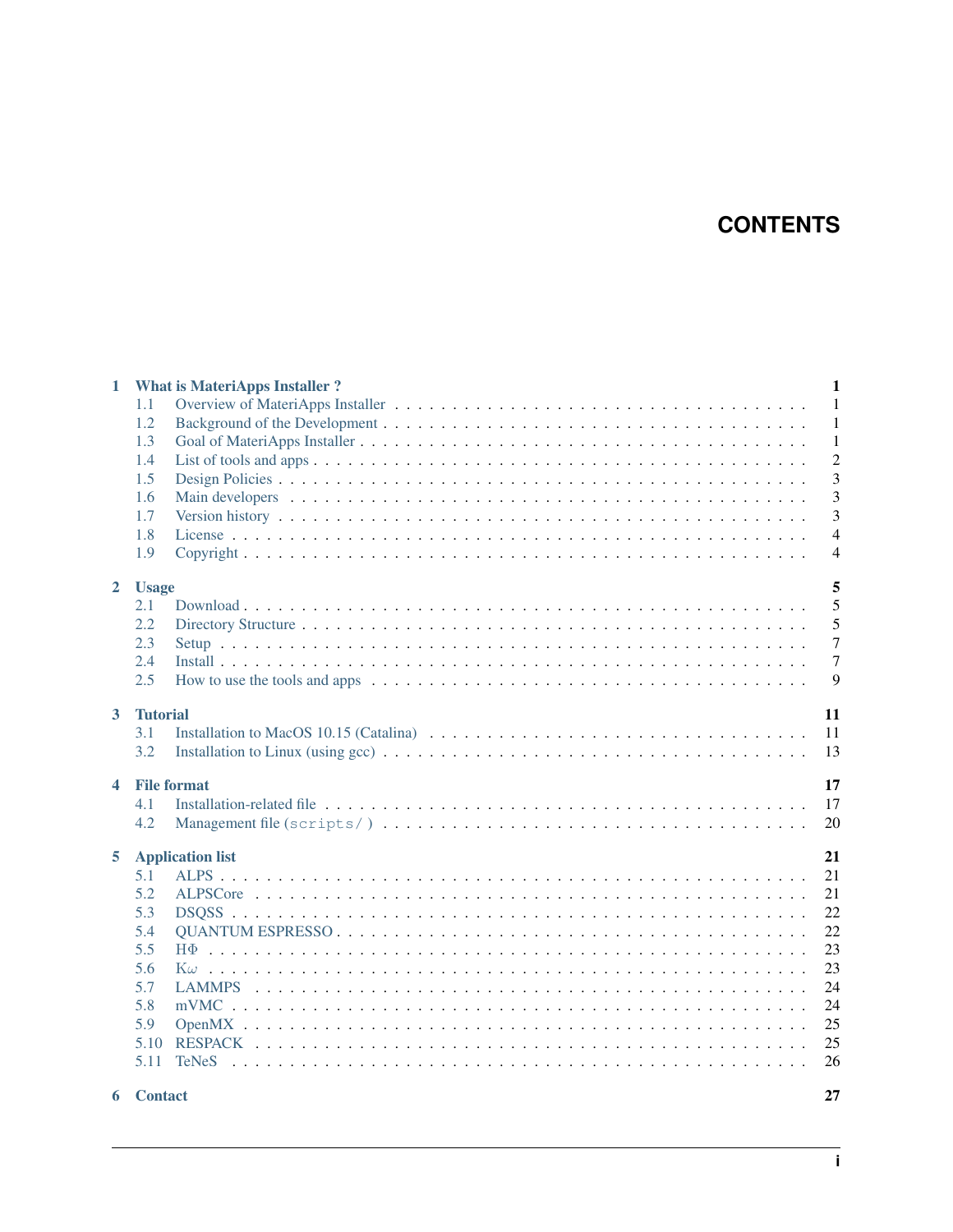#### [7 Acknowledgement](#page-32-0) 29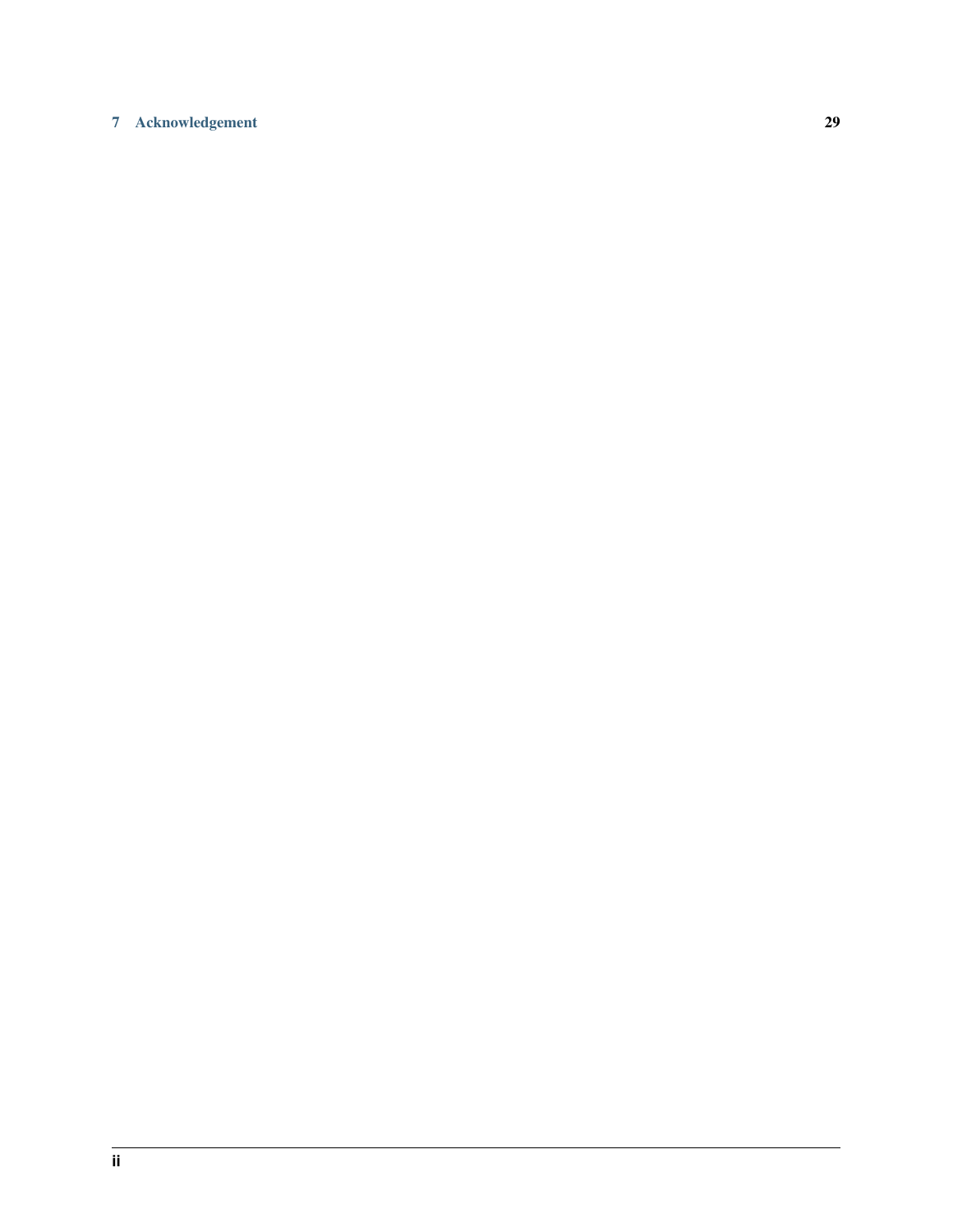# **WHAT IS MATERIAPPS INSTALLER ?**

# <span id="page-4-1"></span><span id="page-4-0"></span>**1.1 Overview of MateriApps Installer**

MateriApps Installer is a collection of shell scripts to assist in the installation of computational material science applications for various computing environments. The MateriApps Installer includes shell scripts to be installed on Linux PCs, cluster workstations, and major supercomputer systems. MateriApps Installer is also used for pre-installation for domestic joint-use supercomputers (a list of installed software can be found in Chapter of Application List).

# <span id="page-4-2"></span>**1.2 Background of the Development**

Nowadays, computer numerical computation is indispensable to promote theoretical research in materials science. For advancement of computational materials science, the development of algorithms to solve equations of materials science efficiently plays an important role, and many excellent applications with efficient algorithms, excellent parallel performance, and state-of-the-art functions have been created. In 2013, we launched a portal site for materials science simulations, [MateriApps,](https://ma.issp.u-tokyo.ac.jp) in order to disseminate information about the developed software to experimentalists and corporate researchers. I have been disseminating information about the application.

One of the obstacles for users to start using published applications in materials science is the installation of software. [MateriApps LIVE!](https://cmsi.github.io/MateriAppsLive/) is an environment that allows users to easily try out computational materials science applications on their laptops and other devices. MateriApps LIVE! is a Virtual Hard Disk Image (OVA) of VirtualBox that includes applications, OS (Debian GNU/Linux), editors, visualization tools, and other environments needed to get started with the tutorial. By using MateriApps LIVE!, it is possible to easily set up a computing environment for participants in classes and software training sessions.

However, the calculation environment provided by MateriApps LIVE! is not sufficient for practical applications. To enable users to easily install applications of computational materials science in a wide range of computing environments, from major domestic joint-use supercomputers to clustered computers in laboratories and personal computers, the development of MateriApps Installer has been started.

# <span id="page-4-3"></span>**1.3 Goal of MateriApps Installer**

The goals of MateriApps Installer are as follows

- To install common applications (cf. [MateriApps\)](https://ma.issp.u-tokyo.ac.jp) on all major domestic and foreign supercomputers.
- Similarly, we will prepare scripts for installation on CentOS (RedHat), Debian (Ubuntu) and macOS environments.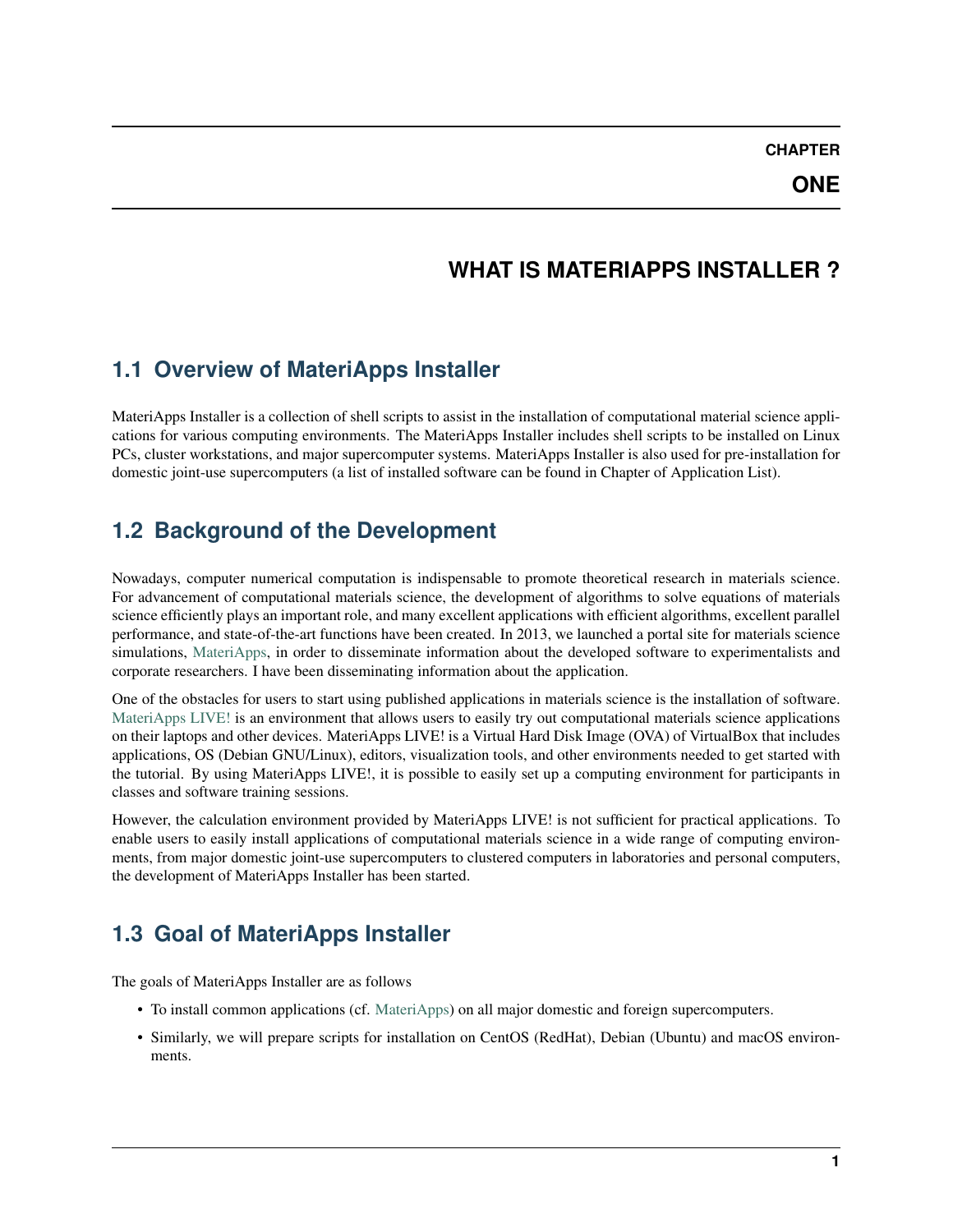# <span id="page-5-0"></span>**1.4 List of tools and apps**

The following tools and apps are in place (12/4/2020). default.sh is prepared in the config directory of each tool or application. In the following table, the supported compilers except default.sh are listed. :

1. Tools

| name          | intel          | macos        | gcc            |
|---------------|----------------|--------------|----------------|
| boost         | $\overline{O}$ | $\mathbf{o}$ | X              |
| cmake         | X              | X            | X              |
| eigen3        | X              | X            | X              |
| fftw          | $\overline{O}$ | $\mathbf{o}$ | X              |
| $\rm gcc10$   | X              | X            | X              |
| $_{\rm gcc8}$ | X              | X            | X              |
| git           | X              | X            | X              |
| gsl           | $\overline{O}$ | X            | X              |
| hdf5          | X              | X            | X              |
| julia         | $\overline{O}$ | X            | X              |
| lapack        | X              | X            | X              |
| libffi        | X              | X            | X              |
| openmpi       | $\overline{O}$ | X            | $\overline{O}$ |
| openssl       | X              | $\mathbf x$  | X              |
| python3       | $\overline{O}$ | $\mathbf{o}$ | X              |
| scalapack     | X              | X            | X              |
| tcltk         | X              | X            | X              |
| zlib          | X              | X            | X              |

2. Apps

| name                    | intel    | macos    | gcc      |
|-------------------------|----------|----------|----------|
| <b>ALPS</b>             | O X      | $\Omega$ |          |
| <b>ALPSCore</b>         | $\Omega$ | $\Omega$ | $\Omega$ |
| <b>DSQSS</b>            | $\Omega$ | X        | $\Omega$ |
| <b>QUANTUM ESPRESSO</b> | $\Omega$ | X        | X        |
| HPhi                    | $\Omega$ | X        | $\Omega$ |
| KOmega                  | $\Omega$ | X        | X        |
| <b>LAMMPS</b>           | $\Omega$ | X        | $\Omega$ |
| mVMC                    | $\Omega$ | X        | $\Omega$ |
| OpenMX                  | $\Omega$ | X        | X        |
| <b>RESPACK</b>          | $\Omega$ | X        | X        |
| <b>TeNeS</b>            | O        | X        | X        |

3. Apps to be added in the future

abICS, DCore, TRIQS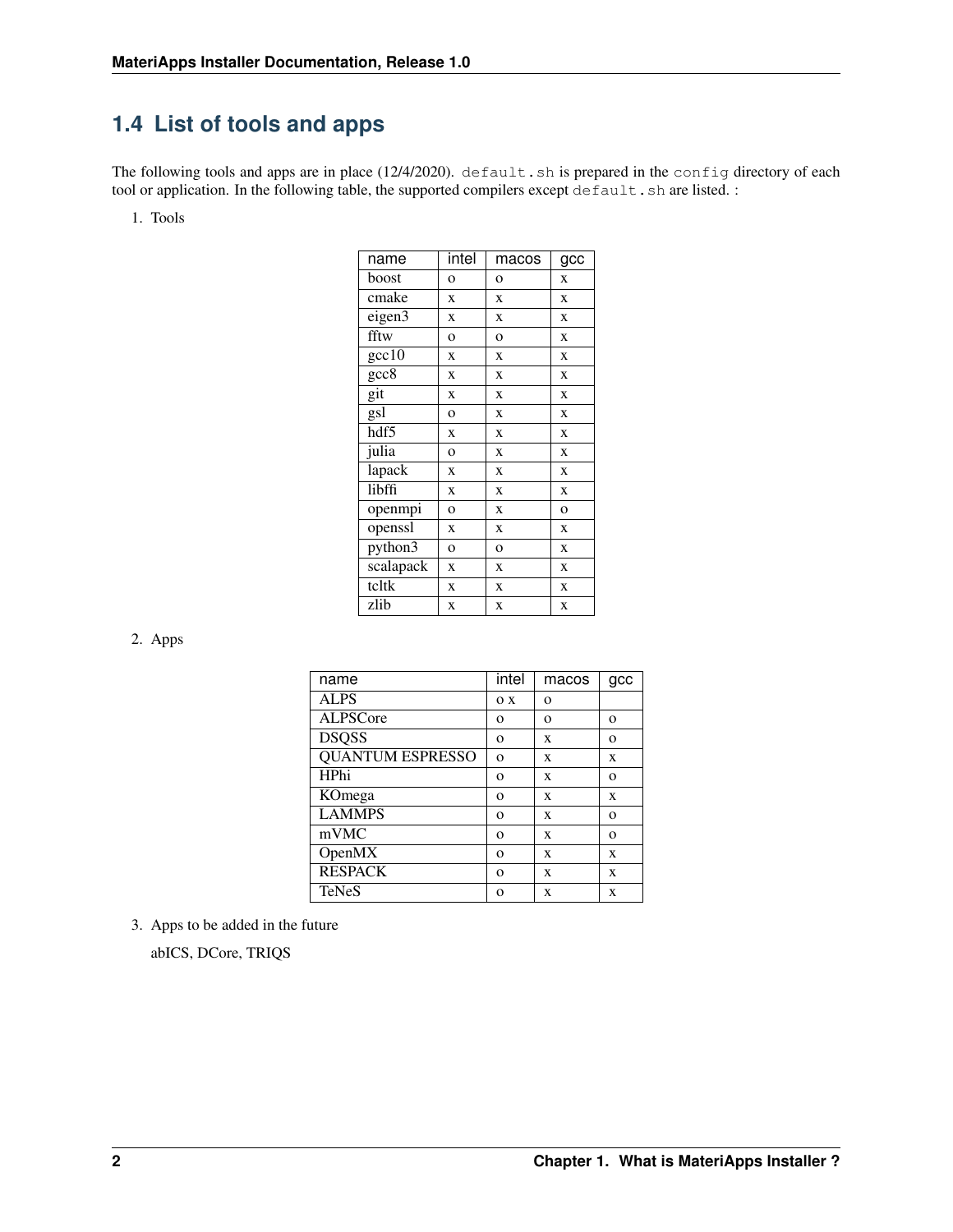# <span id="page-6-0"></span>**1.5 Design Policies**

The design policy of MateriApps Installer is as follows:

- 1. Do not depend on special tools (shell, make, tar, etc. are sufficient).
- 2. Supercomputers are different from each other, so do not aim to make a universal installer, but make a separate script for exceptions.
- 3. As for the tools, if the package is already available for Linux (RPM Package, Debian Package) or macOS (Homebrew, Fink, MacPorts), use it.
- 4. The version of the application should be the same as MateriApps LIVE! Necessary patches should also be the same as in Debian Package for MateriApps LIVE!
- 5. Use a separate folder for each tool/application. Prepare a separate folder for each tool/application.
	- For example, in the case of cmake

\$PREFIX\_TOOL/cmake/cmake-3.2.1-1

- 6. Prepare an environment variable setting script for each tool/application/version.
	- Example for cmake

\$PREFIX\_TOOL/cmake/cmakevars-3.2.1-1.sh.

- 7. For the environment variables of the tools, link to PREFIX\_TOOL/env.d so that we can keep the old version for collective setting in PREFIX\_TOOL/env.sh.
- 8. Separate installation and relinking (it does not affect anything else until the relinking is done).
- 9. Install to a different location for testing.

# <span id="page-6-1"></span>**1.6 Main developers**

MateriApps Installer is developed by the following members.

- ver. 0.1
	- Synge Todo (Department of Physics/Institute for Solid State Physics, The University of Tokyo)
	- Yuichi Motoyama (Institute for Solid State Physics, The University of Tokyo)
	- Kazuyoshi Yoshimi (Institute for Solid State Physics, The University of Tokyo)
	- Takeo Kato (Institute for Solid State Physics, The University of Tokyo)

### <span id="page-6-2"></span>**1.7 Version history**

- 2021/03/13 ver. 1.0 was released.
- 2020/12/04 ver. 0.1 was released.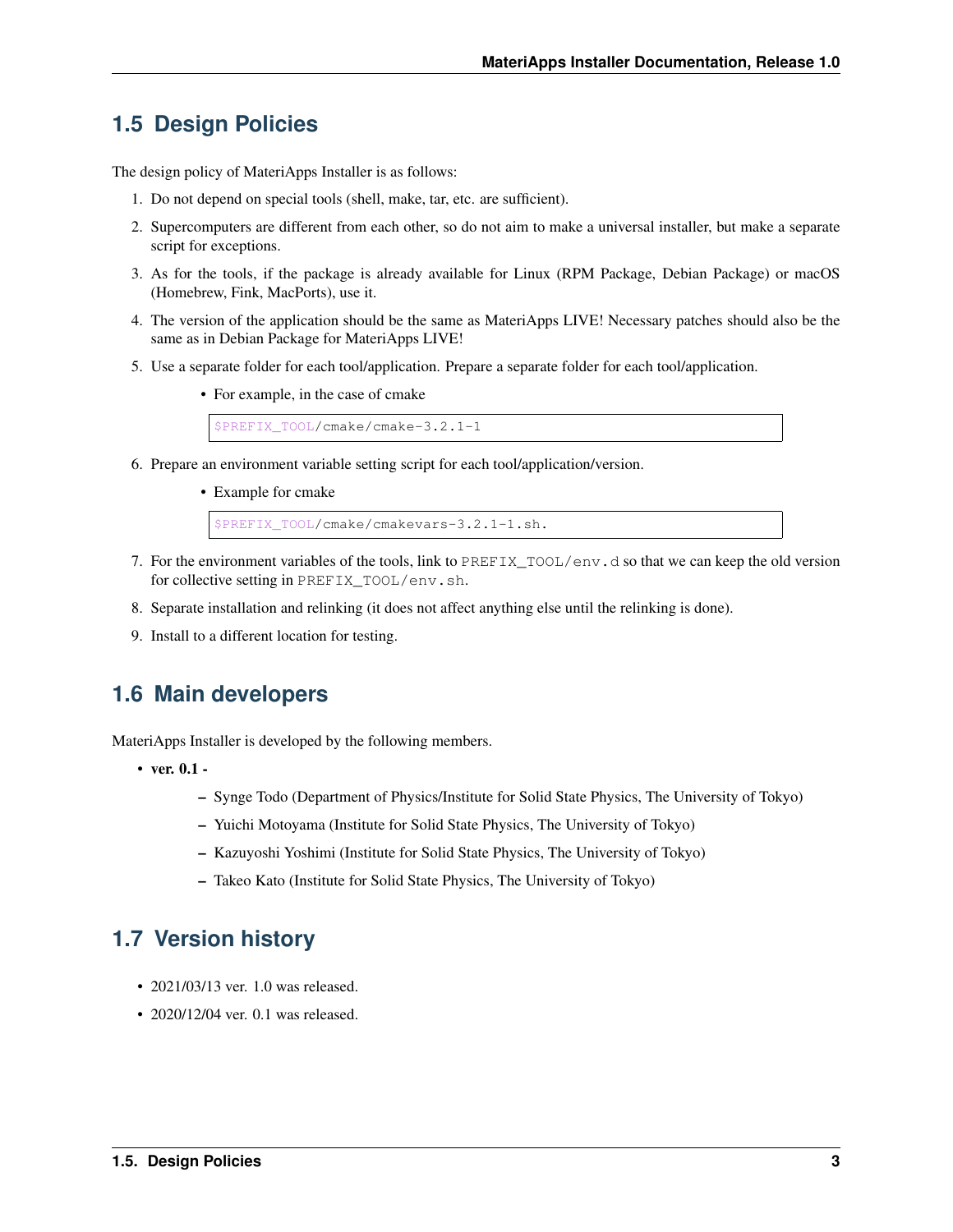# <span id="page-7-0"></span>**1.8 License**

The program package and source code set of this software is distributed under the GNU General Public License version 3 (GPL v3). However, the patch files for each software are distributed under the license of the software.

# <span id="page-7-1"></span>**1.9 Copyright**

The University of Tokyo holds the copyright of MateriApps Installer, and it is distributed under the GNU General Public License version 3 (GPL v3). The patch files for each installed software are subject to the license of the respective software.

*(c) 2013-2021 The University of Tokyo. All rights reserved.*

The development of the MateriApps Installer has been supported greatly by PASMUS software development project in FY2020 by Institute for Solid State Physics, the University of Tokyo.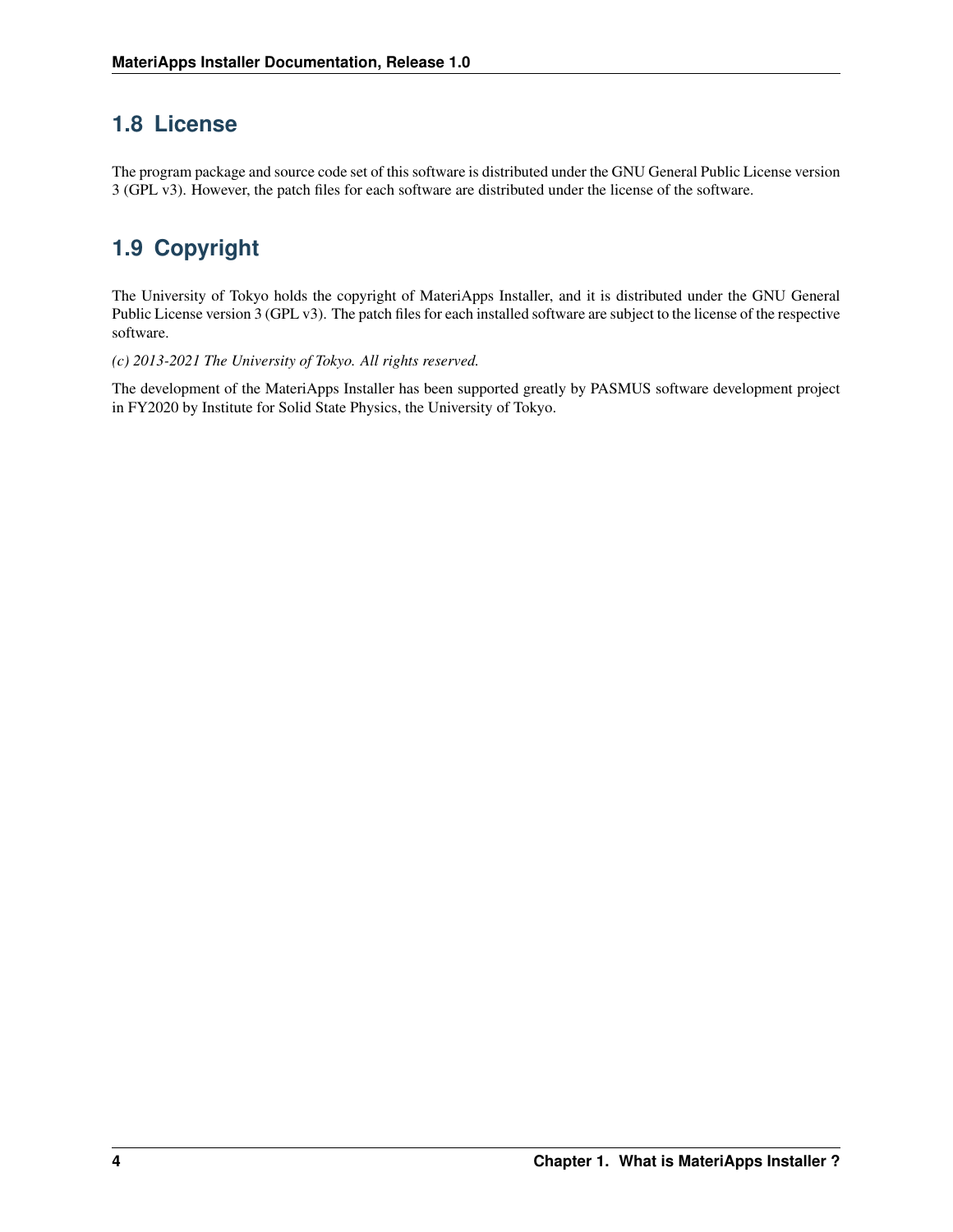**TWO**

### **USAGE**

# <span id="page-8-1"></span><span id="page-8-0"></span>**2.1 Download**

- You can download MateriApps Installer by the following steps.
	- Download the release version

Go to the [MateriApps Installer release page](https://github.com/wistaria/MateriAppsInstaller/tags) to download the zip file and then extract it. The zip file you download from the release page includes a pdf version of this manual.

– Download with git

You can download the MateriApps Installer by typing the following command.

git clone https://github.com/wistaria/MateriAppsInstaller.git

# <span id="page-8-2"></span>**2.2 Directory Structure**

• The structure of the directory after extraction is as follows.

```
|- setup
| apps
|- docs
|- tools
|- check
   |-k \cdot sh| |- macos.sh
   | |- sekirei.sh
| | zetta-gcc.sh
| |- zetta-intel.sh
| check_prefix.sh
| fix_dylib.sh
| list_maversion.sh
|- macosx
| | install.sh
| | ports.sh
|- README.md
|- util.sh
```
• The directory structure in setup, tools, and apps is given as follows.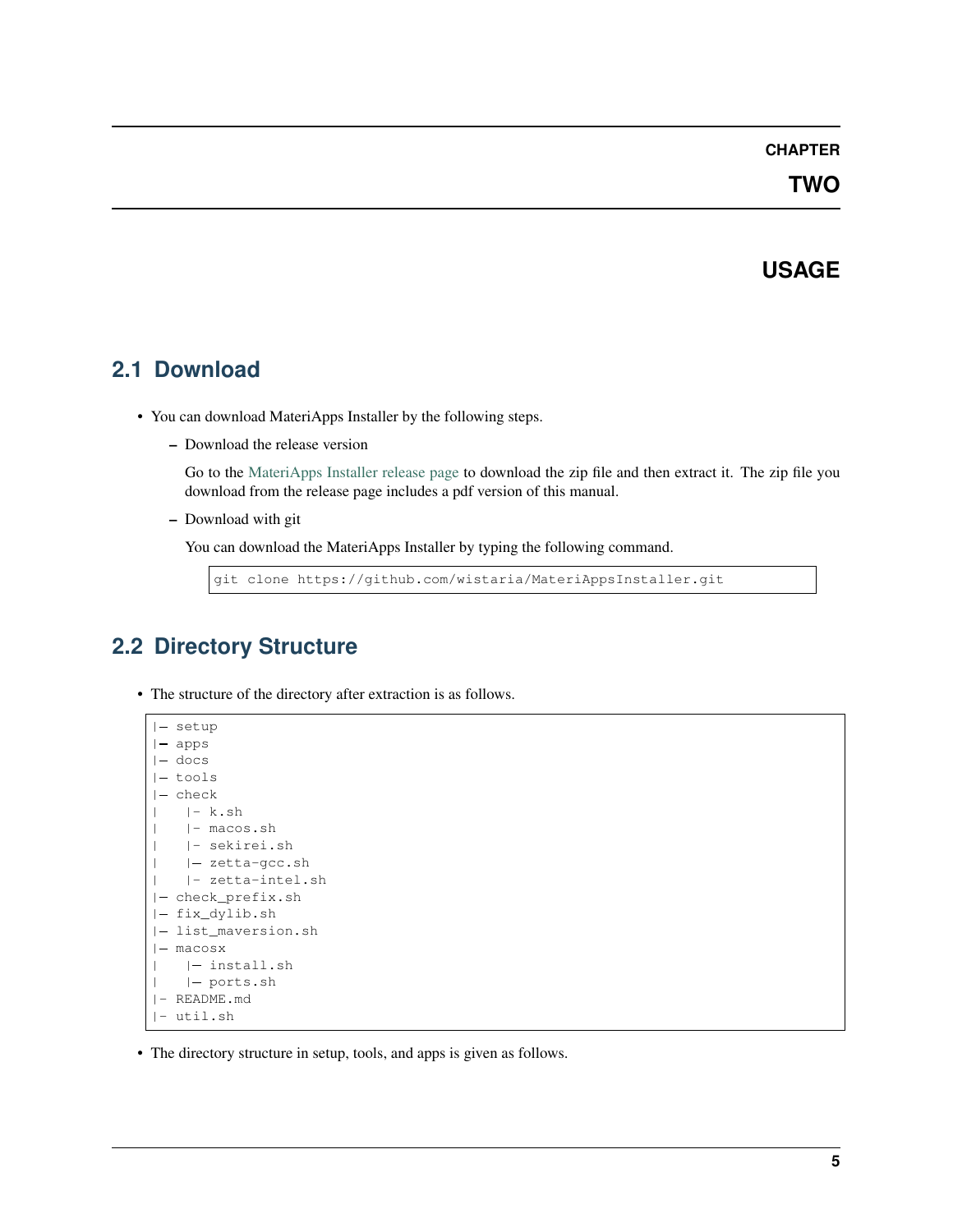|  | software name |
|--|---------------|
|  | - README.md   |
|  | - download.sh |
|  | - link.sh     |
|  | - setup.sh    |
|  | - version.sh  |
|  | - install.sh  |
|  | - patch       |
|  | - config      |

Each file and directory is described below (see File Format for details). Files marked with \* indicate files that always exist in the directory.

- README.md (\*)
	- \* It includes a brief introduction of the software and the URLs of the official website.
- download.sh (\*)
	- \* Download the source code archive
- $-$  link.sh  $(*)$ 
	- \* Create symbolic links to installed directories and configuration files
- $-$  setup.sh  $(*)$ 
	- \* Extract the prepared source code archive and apply the patch (if it exists)
- version.sh (\*)
	- \* Specify the version to download
- install.sh (\*)
	- \* Building and installing the program
- patch
	- \* The directory where the patches are stored
- config
	- \* Additional settings for installation other than the default settings, such as when using the Intel Compiler
- In addition to the above, the following file directories are also available.
	- check\_prefix.sh
		- \* Script to display variables that are commonly used in each script, such as the top installation directory
	- list\_maversion.sh
		- \* A script that summarizes the information of version.sh in each directory
	- check directory
		- \* A script to run multiple installation scripts in sequence on various hosts
	- docs directory
		- \* A directory containing the manual and its source code
	- macosx directory
		- \* A directory containing scripts to install the necessary tools using Macports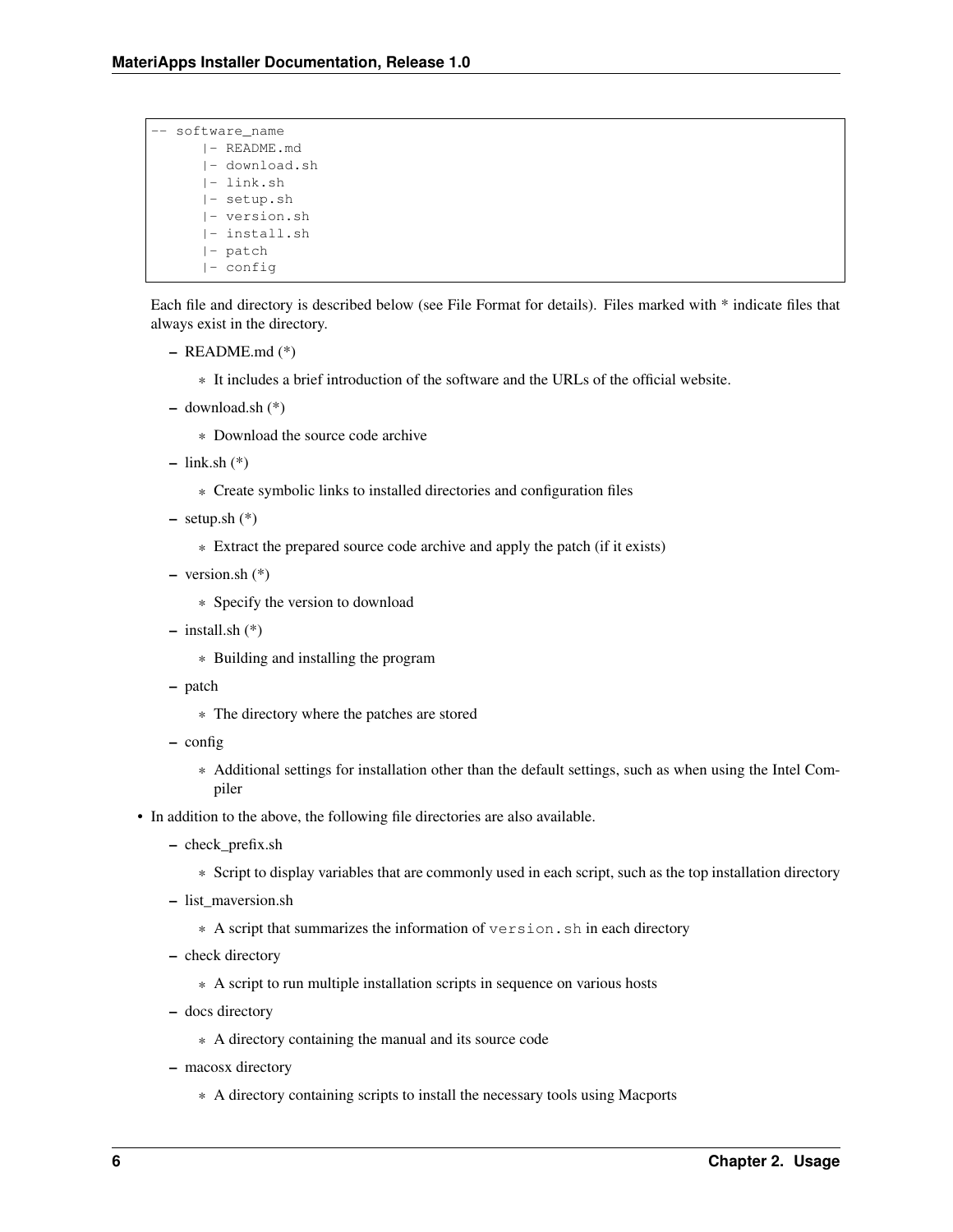- scripts directory
	- \* A directory containing a set of administrative scripts
- setup directory
	- \* A directory containing scripts to prepare for software installation (see Setup below for details)

### <span id="page-10-0"></span>**2.3 Setup**

• Run setup/setup.sh before installing the software

```
sh setup/setup.sh
```
This script creates installation scripts, installation scripts and working scripts

- Configuring the installation location for applications extracted by the MateriApps Installer
	- You can change the installation location by setting the following options in  $$HOME/$ . mainstaller.

The installation location can be set in the \$HOME/.mainstaller file as follows (you have to create it yourself)

# Do not put spaces before or after = as it will be treated as a shell script

MA\_ROOT=\$HOME/materiapps # Software installation directory BUILD\_DIR=\$HOME/build # Installation directory SOURCE\_DIR=\$HOME/source # File download directory

Table 2.1: Explanation of options :header: "option", "default", "description" :widths: 15, 15, 30

| MA ROOT    | \$HOME/       | Software installation directory          |
|------------|---------------|------------------------------------------|
|            | materiapps    |                                          |
| BUILD DIR  | \$HOME/build  | Installation directory                   |
| SOURCE_DIR | \$HOME/source | Source code archive file download direc- |
|            |               | tory                                     |

- $-$  If this file does not exist, the software will be installed under  $\frac{1}{2}$  HOME materiapps
- (\*) Note that the actual installation location uses the contents of the .mainstaller file at the time of the installation work described below.

# <span id="page-10-1"></span>**2.4 Install**

• Move to each software directory and run "install.sh".

```
sh install.sh
- When this script is executed, the build and installation will be performed.
˓→automatically after downloading (``download.sh``) and extracting (``setup.sh``)
˓→the source code.
- Depending on the software, settings for the compiler and libraries may have
→been defined, and they are stored as subdirectories under the ``config``
˓→directory.
```
(continues on next page)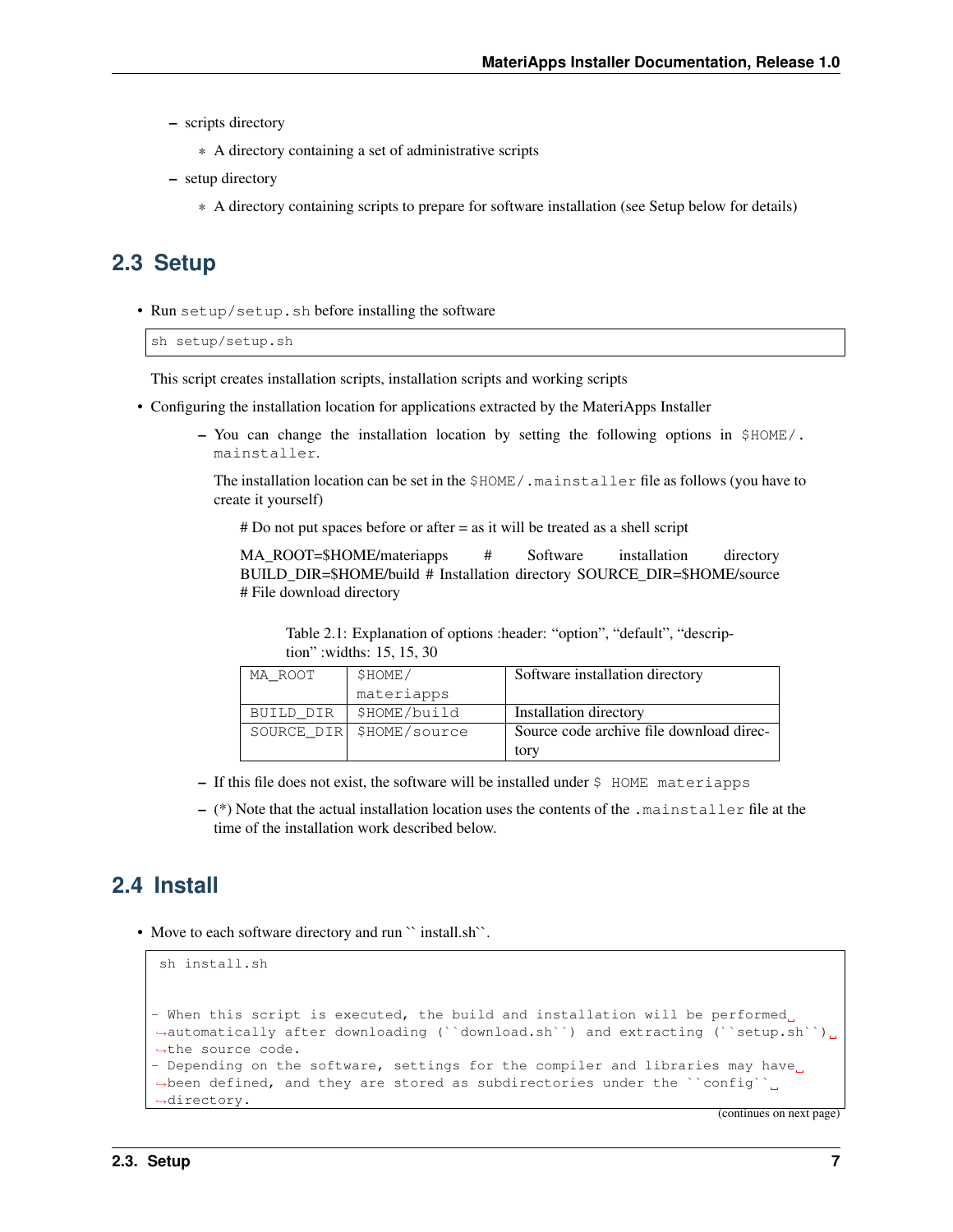(continued from previous page)

```
- If you want to specify the compiler, you can add the compiler name after<sub>1</sub>
˓→``install.sh``. The following is an example of compiling with ``intel``.
  .. code-block:: bash
    sh install.sh ``intel``
   - If you specify a settings directory that does not exist, a list of
˓→available settings is displayed.::
     $ sh install.sh help
     Error: unknown mode: help
     Available list:
     default
     intel
 - ``default``
    - Basic settings used when the argument is omitted
 - ``intel``
   - Settings for using Intel compiler, Intel MKL, Intel MPI
- The compiler etc. can be directly specified using shell variables
 - ex.) A case of using the Intel compiler as the C compiler while using the
˓→default settings ::
   CC=`which icc` sh install.sh
 - Compiler options can be added by setting ``MA_EXTRA_FLAGS`` ::
   MA_EXTRA_FLAGS="-march=core-avx2" sh install.sh intel
 - The path of the ``cmake`` command can be specified using ``CMAKE``
 - ``ISSP_UCOUNT`` is the path of the utilization rate measurement script in
→Supercomputer on Institute for Solid State Physics, and most users do not have
˓→to worry about it
 - For other variables available, see the beginning description of ``install.
\rightarrowsh``.
```
- Run a simple test with sh runtest.sh
	- Check the existence of the installation directory
	- Check the validity of the configuration file
	- Check if the software actually works
- The software is installed in the \$ MA\_ROOT/NAME/NAME-VERSION-MA\_REVISION directory
	- NAME and VERSION are replaced with the software name and version respectively
		- \* MA\_REVISION is an identifier that distinguishes when the MateriApps Installer is revised for the same version of software.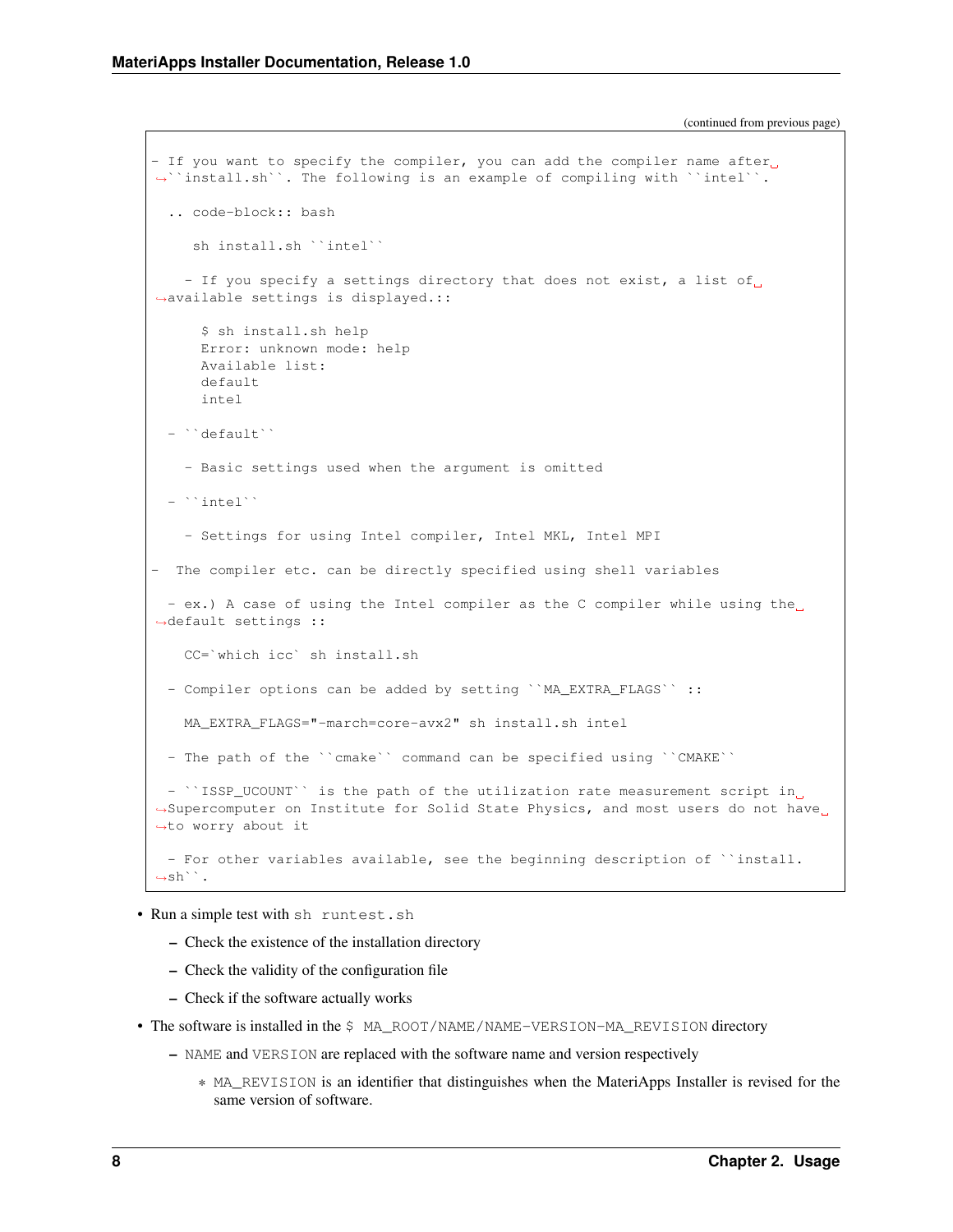$*$  ex.) hphi/hphi-3.4.0-1

- Along with the software, the configuration file NAMEvars-VERSION-MA\_REVISION.sh that sets environment variables etc. is installed in \$MA\_ROOT/NAME/
	- \* ex.) hphivars-3.4.0-1.sh
	- \* Running sh link.sh creates a symbolic link NAMEvars.sh for NAMEvars-VERSION.sh
		- · For apps, it is created under NAME
		- · For tools, it is created under \$MA\_ROOT/env.d and loaded in \$MA\_ROOT/env.sh.

### <span id="page-12-0"></span>**2.5 How to use the tools and apps**

- Tools (cmake, hdf5, python, etc.)
	- Run the following command (or write the same command in a shell initialization script)

source \$PREFIX\_TOOL/env.sh

- Applications (ALPS, OpenMX, MODYLAS, etc.)
	- Set environment variables (e.g. PATH) for each application using scripts.

For example, in the case of ALPS:

source \$PREFIX\_ALPS/alps/alpsvar.sh

– If you want to fix the version, use the configuration file of that version.

source \$MA\_ROOT/alps/alpsvar-20201106-r7860-1.sh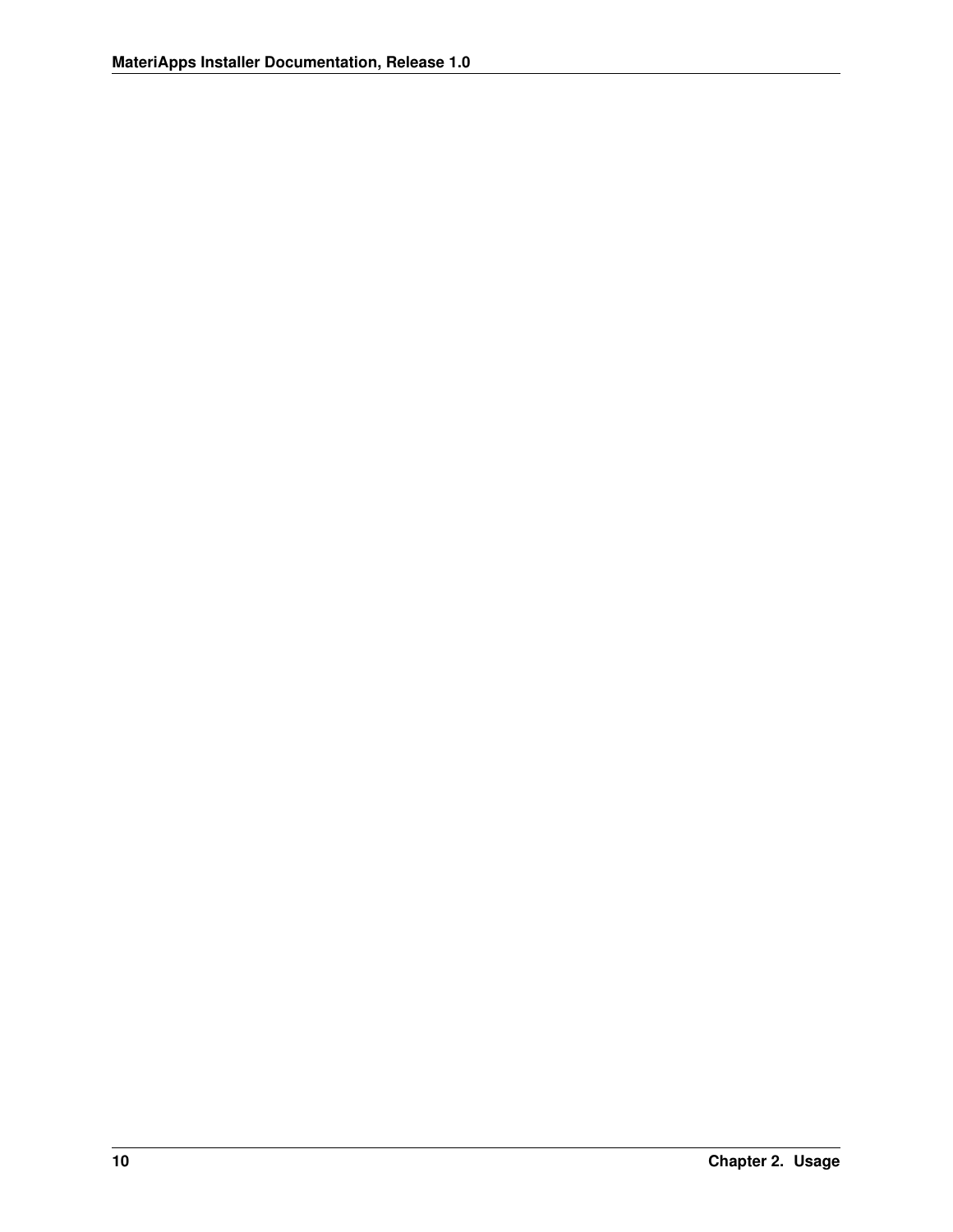### **THREE**

# **TUTORIAL**

# <span id="page-14-1"></span><span id="page-14-0"></span>**3.1 Installation to MacOS 10.15 (Catalina)**

This section describes how to use the MateriApps Installer on MacOS 10.15 (Catalina).

# **3.1.1 Installing Tools**

It is more convenient to install the tools in the tools directory using the MacOS package management software (Homebrew, find, macports, etc.). Here, we show examples using Homebrew. In this case, we use the default setting for directory of the application. The install directory is \$HOME/materiapps and the build directory is \$HOME/build.

Follow the instructions at <https://brew.sh/> to install Homebrew.

```
$ /bin/bash -c "$(curl -fsSL https://raw.githubusercontent.com/Homebrew/install/
˓→master/install.sh)"
```
Then install the tools via Homebrew. If the installation has already been done by another method, you do not need to install it in Homebrew. You can install all of the following tools first, or you can install them when required by the app installation.

```
$ brew install gcc
$ brew install boost
$ brew install cmake
$ brew install eigen
$ brew install fftw
$ brew install git
$ brew install gsl
$ brew install hdf5
$ brew install lapack
$ brew install libffi
$ brew install openblas
$ brew install openmpi
$ brew install openssl
$ brew install python@3
$ brew install scalapack
$ brew install tcl-tk
$ brew install zlib
```
Some applications also require you to install the following tools:

```
$ brew install svn
$ brew install boost-python
```
(continues on next page)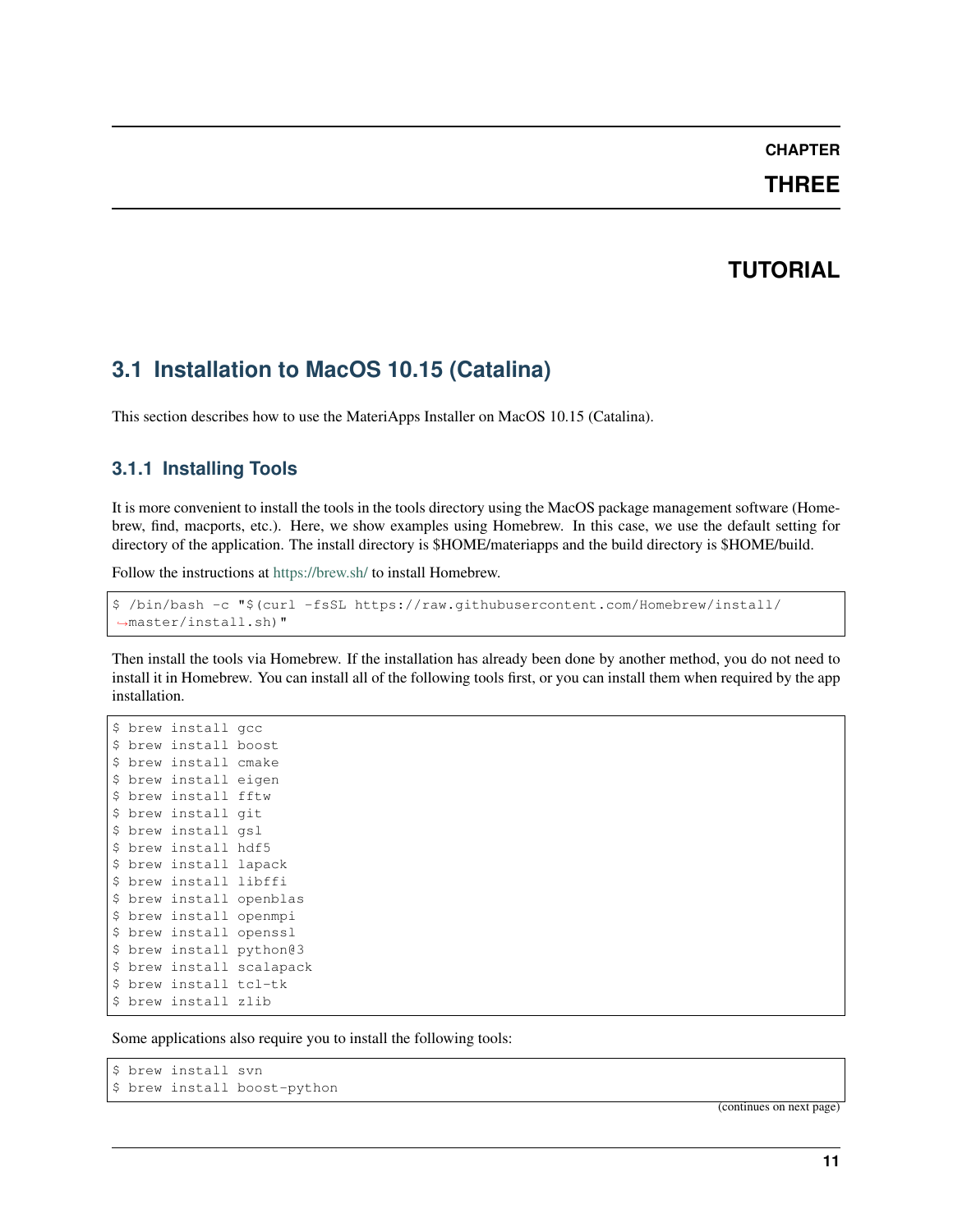```
$ brew install boost-python3
$ brew install boost-mpi
$ brew install wget
```
In addition, some applications require you to install the python library. Install it with the following command:

```
$ pip3 install numpy --user
$ pip3 install scipy --user
$ pip3 install toml --user
```
### **3.1.2 Installing Applications**

Perform initial setup (Create required directories, etc.). Go to the MateriAppsInstaller directory, and run the following command.

\$ sh setup/setup.sh

Next, enter the directory of the application you want to install and run the following command to install it.

\$ CC=gcc-10 FC=gfortran-10 CPP=cpp-10 sh install.sh

You can check whether it is installed correctly by executing the following command in the directory of each application.

\$ sh runtest.sh

(You must install quantum ESPRESSO before running runtest.sh for respack. You must also set up an execution environment for quantum ESPRESSO as described in the next section.)

If you pause in the middle of downloading, the source files may remain, which may not work when you reinstall. In this case, delete all the target application directories in the source file (see the directory \$HOME/materiapps/source in the default setting).

If you get errors during installation, take a closer look at the error messages. Errors often occur because the necessary tools are not installed. Read the required tools from the error message and install the tools.

#### **3.1.3 Setting the execution environment**

In order to run the application, you need to set the execution environment. By entering the following commands, you can create an environment in which each application can be executed. For example, if you want to run HΦ that is already installed, then output the filenames for the setting file as follows.

\$ ls \$HOME/materiapps/hphi

You will find the file named "hphivars.sh". Execute this setting file as follows.

```
$ source $HOME/materiapps/hphi/hphivars.sh
```
Then, you are now ready to run the applications.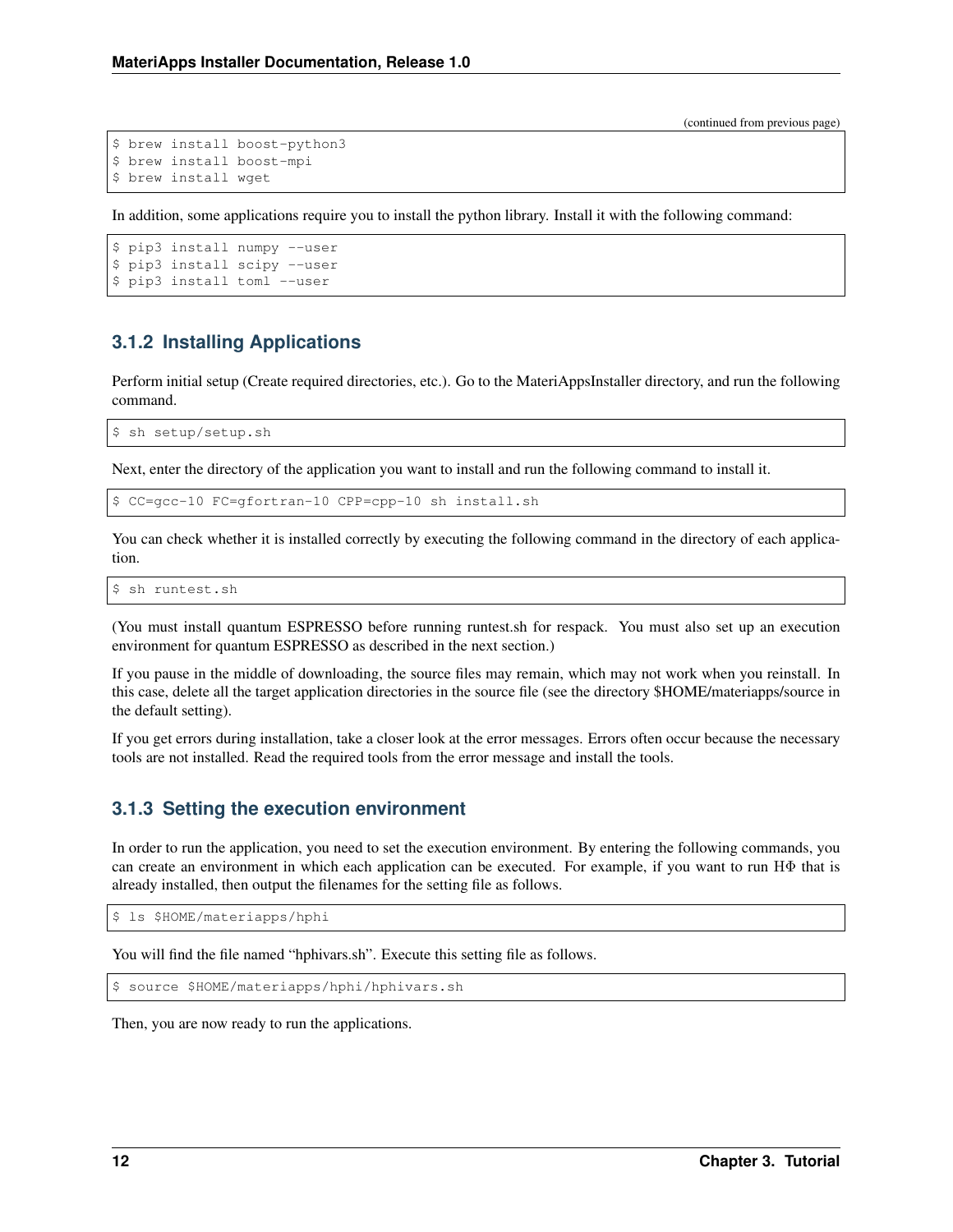# <span id="page-16-0"></span>**3.2 Installation to Linux (using gcc)**

This section describes how to use the MateriApps Installer on Linux OS. We have checked it on CentOS 7 and Ubuntu 20. (You should be able to install other distributions using the same procedure.) Tools (gcc, cmake, etc.) preinstalled in Linux OS may be used, but if any trouble occurs, you have to estimate its reason from the error message and have to solve the trouble by your self. If you are not sure of doing this, we recommend that you install all the tools through MateriApps Installer.

#### **3.2.1 Initial setup**

Perform initial setup. Enter the root directory of MateriApps Installer and run the following command:

\$ sh setup/setup.sh

You only need to do this once at the beginning.

### **3.2.2 Installing gcc**

Install the compiler first. (It is also possible to use the gcc compiler already installed in Linux OS to install subsequent tools, but some applications may not install well with the older gcc compiler. If you are not familiar with troubleshooting, it is recommended that you use the gcc compiler with MateriApps Installer.) To install gcc 10, execute the following commands:

\$ cd tools/gcc10 \$ sh install.sh

Installing gcc10 takes a long time. If you are installing to a remote computer server, it may be helpful to run the last command in the background with the following changes:

```
$ sh install.sh > log &
```
In this case, the progress of the installation can be seen in the log file generated in the same directory (For example, run "cat log"). If the installation is successful, execute the following command:

\$ sh link.sh

This copies a link to the script that initializes the tool usage to the given location (default: \$HOME/materiapps/env.d). Finally, run the copied configuration file and make it available for subsequent tools and applications.

\$ source \$HOME/materiapps/env.sh

If you have successfully installed gcc 10, you do not need to install gcc 8. Rarely, installation of gcc 10 may fail on older Linux OSs. Install gcc8 only in this case. The installation procedure is the same as gcc10, except that you first enter tools/gcc8 directory.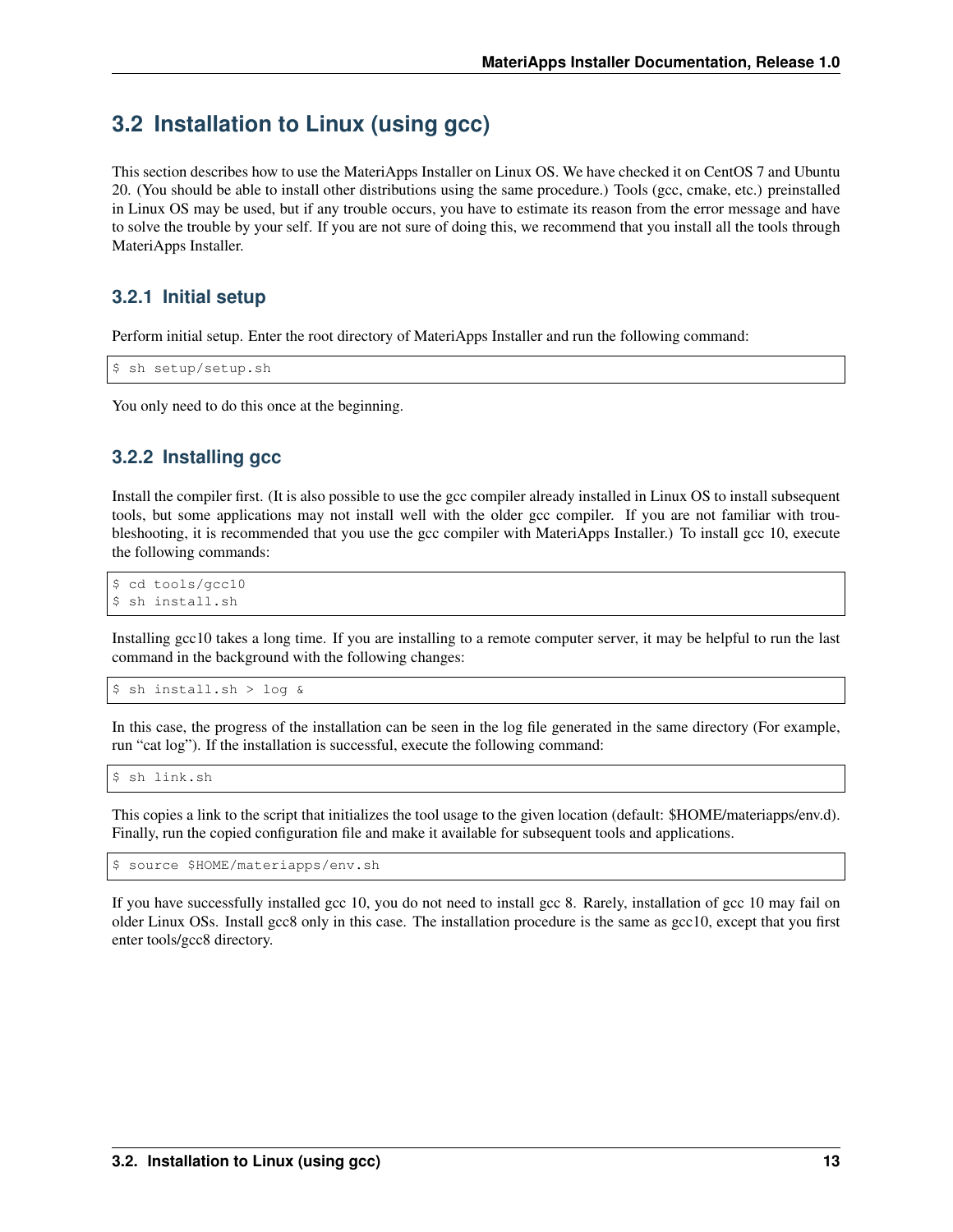### **3.2.3 Installing cmake**

Some applications use cmake to install. Major Linux distributions already include cmake, but older versions of cmake may fail to install some applications. Versions 3.6 and later are fine. To install cmake, run the following command immediately after installing the gcc compiler:

```
$ cd ../cmake
$ sh install.sh
$ sh link.sh
$ source $HOME/materiapps/env.sh
```
### **3.2.4 Installing other tools**

Install the remaining tools in the same way. For example, if you want to install git immediately after you install cmake, run the following command:

```
$ cd ../git
$ sh install.sh
$ sh link.sh
$ source $HOME/materiapps/env.sh
```
To install all the tools, please first install git, libffi, and python3 in this order, and then install the remaining tools in alphabetical order (boost, eigen3, fftw, gsl, hdf5, lapack, libffi, openmpi, openssl, scalapack, tcltk, zlib). (You must install openmpi first before installing scalapack.) The command for installation is identical except that you first enter the directory, which is the name of the tool to be installed.

### **3.2.5 Installing applications**

After installing the tools, enter the directory of the application you want to install, set the execution environment of the tools, and execute the installation script:

```
$ sh $HOME/materiapps/env.sh
$ sh install.sh
```
You can check whether it is installed correctly by executing the following command in the directory of each application:

\$ sh runtest.sh

(You must install quantum ESPRESSO before running runtest.sh for respack. You must also set up an execution environment for quantum ESPRESSO as described in the next section.)

If you pause in the middle of downloading and installing an application, the source files may remain, which may not work when you reinstall. In that case, delete the directory of the target application in the source file (\$HOME/materiapps/source by default).

If you get errors during installation, take a closer look at the error messages. Errors often occur because the necessary tools are not installed. Read the required tools from the error message and install the tools.

Once you've successfully completed the test, use the following command to make a link of the preferences file of the application (see also the next section):

\$ sh link.sh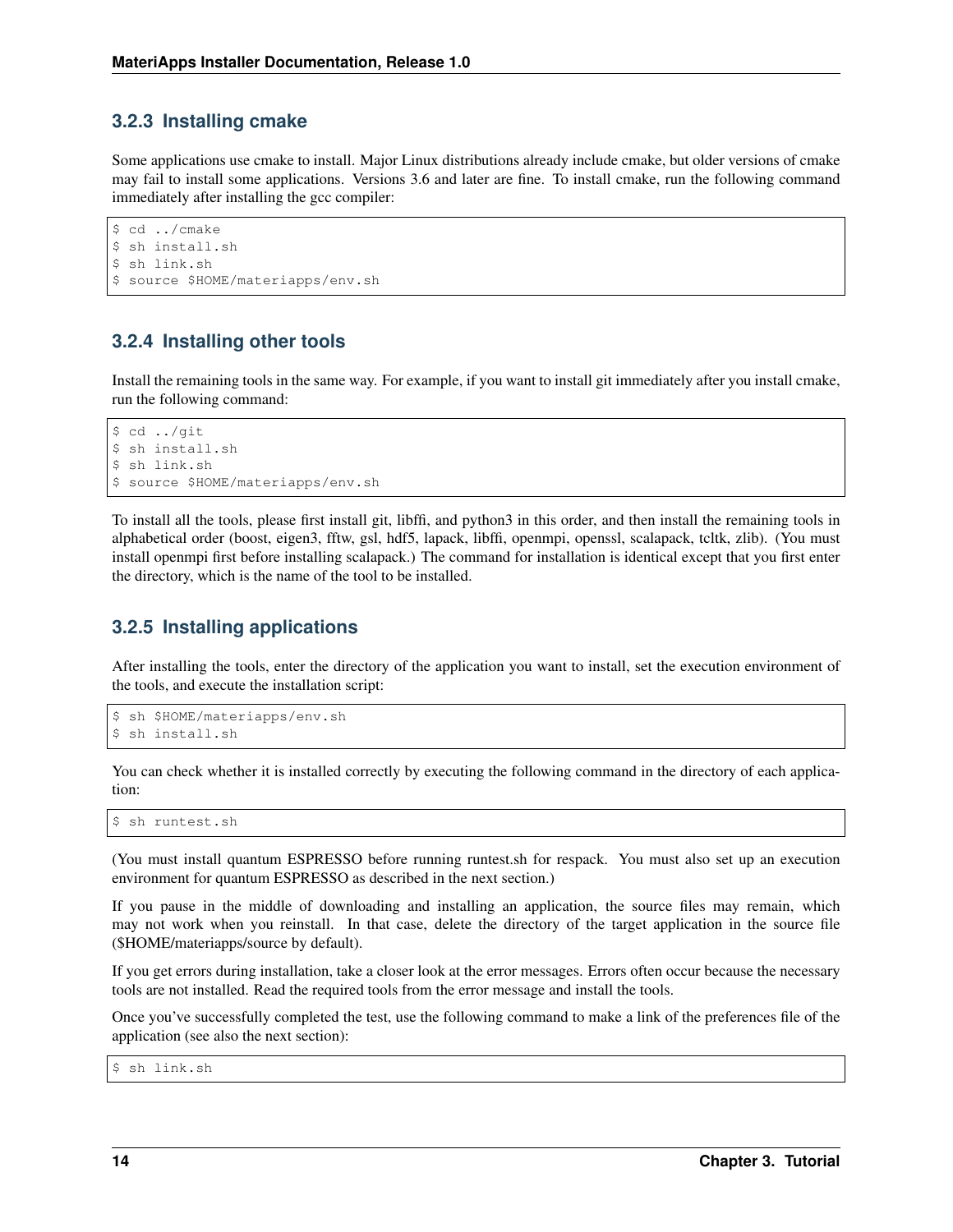### **3.2.6 Setting the execution environment for each application**

In order to run the application, you need to set the execution environment. By entering the following commands, you can create an environment in which each application can be executed and the application can be executed immediately. For example, if you have installed HPhi (the installation directory is assumed to be the default, i.e., \$HOME/materiapps), you should see a configuration file named hphivars.sh when you execute the following command:

\$ ls \$HOME/materiapps/hphi

Run this configuration file as follows to configure the execution environment.

\$ source \$HOME/materiapps/hphi/hphivars.sh

Then, you are now ready to use the application.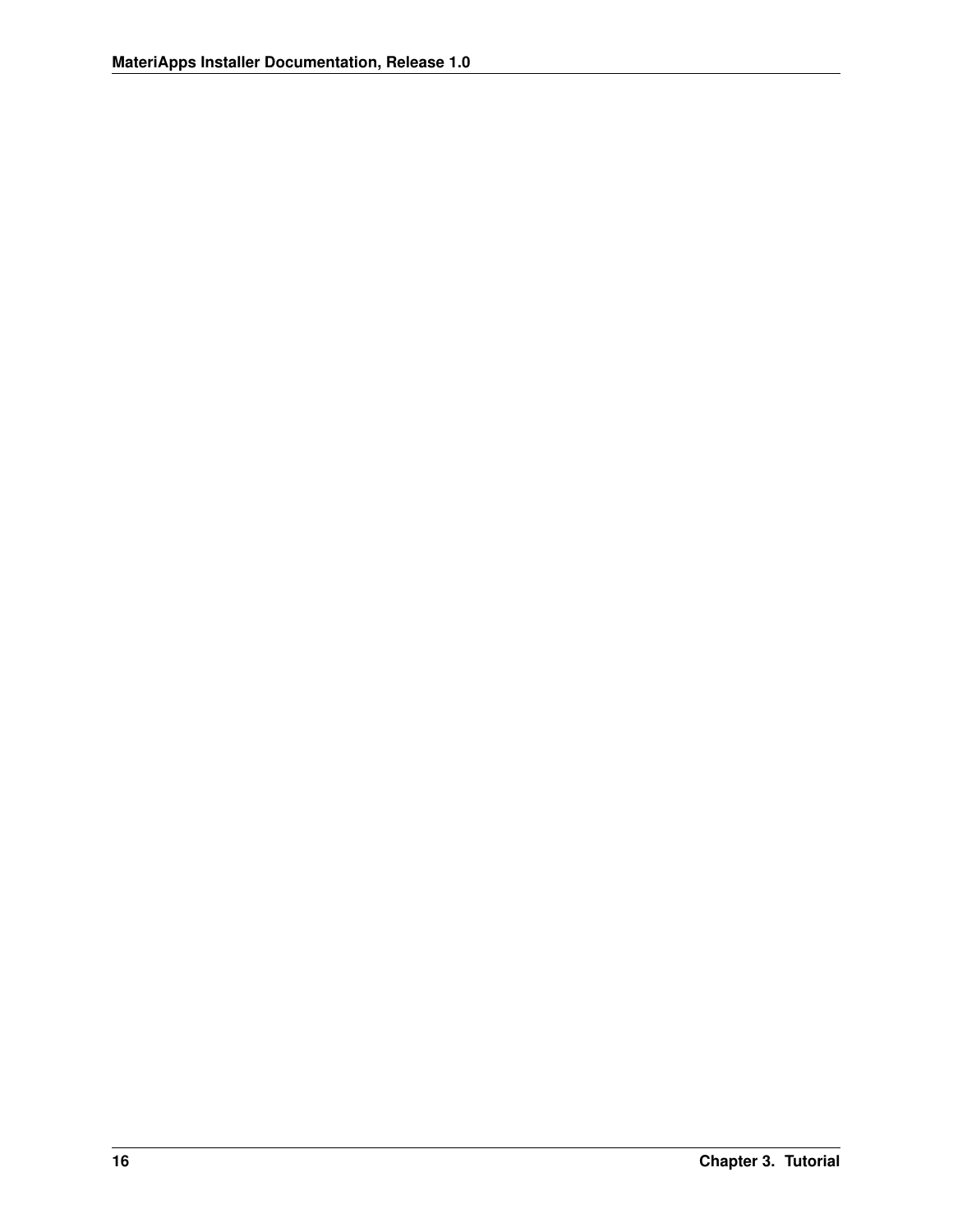### **FOUR**

# **FILE FORMAT**

# <span id="page-20-1"></span><span id="page-20-0"></span>**4.1 Installation-related file**

This section describes the format and rules for each file required for the installation of the software.

#### **4.1.1 default.sh**

A script for specifying the software version.

Variables sandwiched between two underscores are for use in other scripts.

- <NAME>\_VERSION
	- Version number of software
- <NAME>\_MA\_REVISION
	- An identifier to distinguish between revised scripts of the MAInstaller for the same version.
- \_\_NAME\_\_
	- Software names used for directory names.
	- In MAInstaller, the name is written in lower case.
- \_\_VERSION\_\_
	- <NAME>\_VERSION is specified.
- \_\_MA\_REVISION\_\_\_
	- <NAME>\_MA\_REVISION is specified.

Example

```
TENES_VERSION="1.1.2"
TENES_MA_REVISION="0"
 __NAME__=tenes
 __VERSION__=${TENES_VERSION}
 __MA_REVISION__=${TENES_MA_REVISION}
```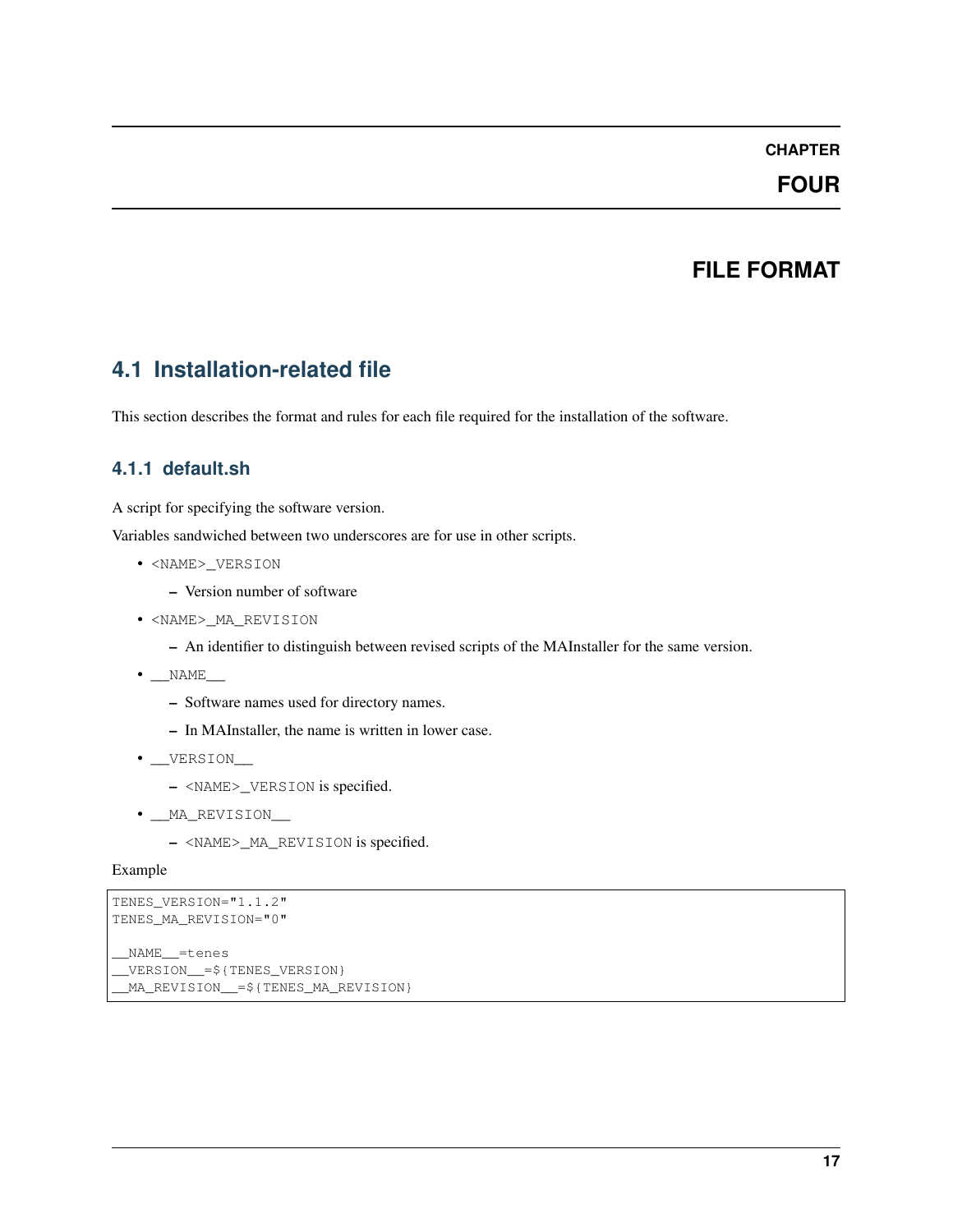#### **4.1.2 download.sh**

A script to get the source code from the internet.

- The source code will be downloaded to \$SOURCE\_DIR .
	- Rename the saved file according to the format to reduce the difference between software as much as possible.
	- In particular, be sure to give the version number so that it can be distinguished.
- Skip if already downloaded
	- In the environment where external access is not possible, files can be placed manually.

Example

```
SCRIPT_DIR=$(cd "$(dirname $0)"; pwd)
. $SCRIPT_DIR/../../scripts/util.sh
. $SCRIPT_DIR/version.sh
set_prefix
if [ -f $SOURCE_DIR/${__NAME__}-${__VERSION__}.tar.gz ]; then :; else
 check wget https://github.com/issp-center-dev/TeNeS/archive/v${__VERSION__}.tar.gz -
˓→O $SOURCE_DIR/${__NAME__}-${__VERSION__}.tar.gz
fi
```
#### **4.1.3 setup.sh**

A script for extracting archive files.

- Run download.sh and get the archive file.
	- download.sh will check if it has already been downloaded.
- Extract archive files in \$SOURCE\_DIR to \$BUILD\_DIR .
	- Rename the extracted directory according to the format.
- Apply patch files, if any, in the patch directory.

Example

```
SCRIPT_DIR=$(cd "$(dirname $0)"; pwd)
. $SCRIPT_DIR/../../scripts/util.sh
. $SCRIPT_DIR/version.sh
set_prefix
sh ${SCRIPT_DIR}/download.sh
cd $BUILD_DIR
if [ -d ${__NAME__}-${__VERSION__} ]; then :; else
 check mkdir -p ${__NAME__}-$__VERSION__
 tarfile=$SOURCE_DIR/${__NAME__}-${__VERSION__}.tar.gz
 sc=`calc_strip_components $tarfile README.md`
 check tar zxf $tarfile -C ${__NAME__}-${__VERSION__} --strip-components=$sc
 cd ${__NAME__}-$__VERSION__
 if [ -f $SCRIPT_DIR/patch/${__NAME__}-${__VERSION__}.patch ]; then
   patch -p1 < $SCRIPT_DIR/patch/${__NAME__}-${__VERSION__}.patch
 fi
fi
```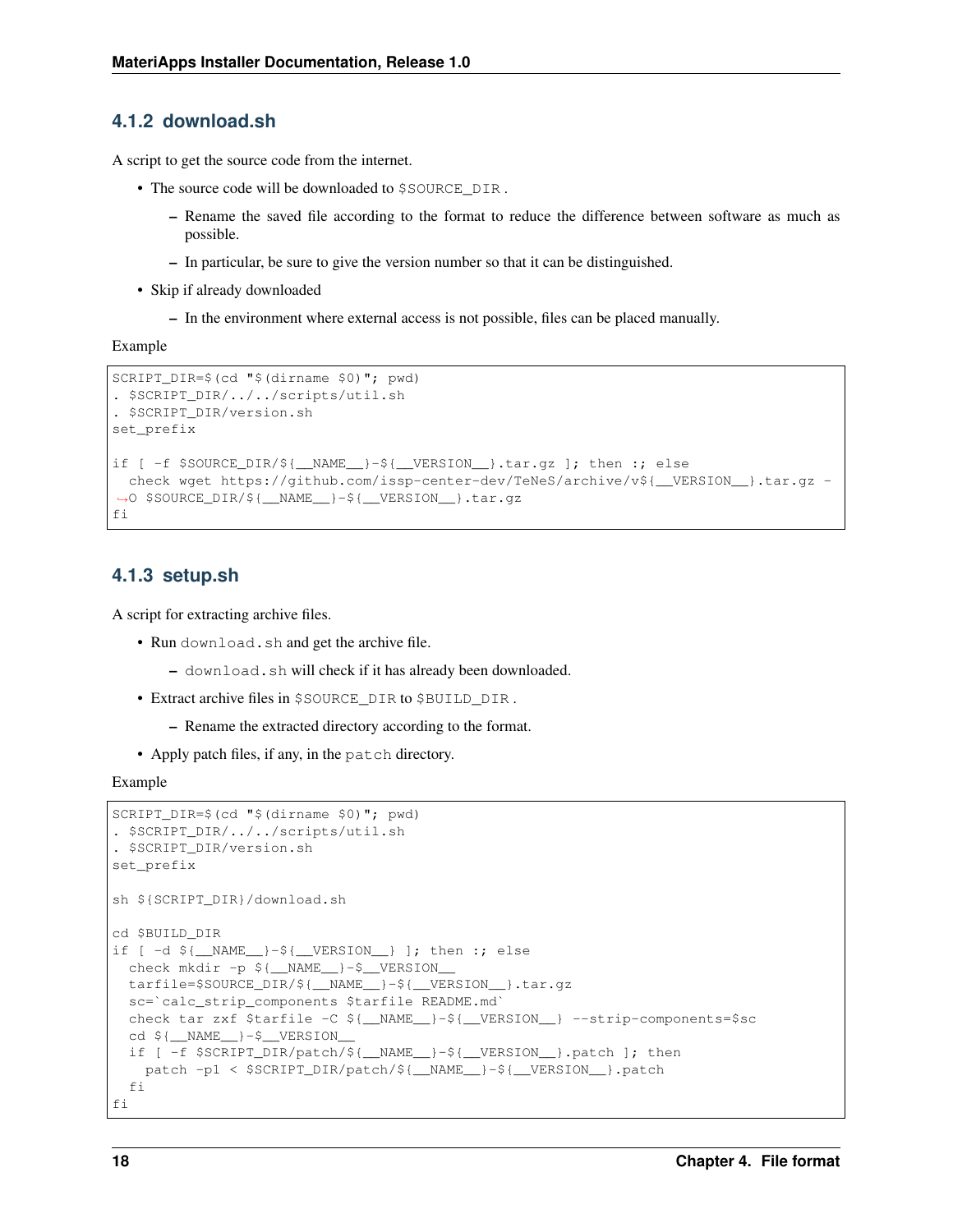#### **4.1.4 link.sh**

A script that creates a symbolic link for a configuration file.

- The destination of the symbolic link is different for the application and the tool.
	- For software packages, \$MA\_ROOT/\$\_\_NAME\_\_/\${\_\_NAME\_\_}vars.sh
	- Fot tools, \$MA\_ROOT/env.d/\${\_\_NAME\_\_}vars.sh

Example

```
SCRIPT_DIR=$(cd "$(dirname $0)"; pwd)
. $SCRIPT_DIR/../../scripts/util.sh
. $SCRIPT_DIR/version.sh
set_prefix
. $MA_ROOT/env.sh
VARS SH=$MA_ROOT/${__NAME__}/${__NAME__}vars-$__VERSION__-$__MA_REVISION__.sh
rm -f $MA_ROOT/${__NAME__}/${__NAME__}vars.sh
ln -s $VARS_SH $MA_ROOT/${__NAME__}/${__NAME__}vars.sh
```
#### **4.1.5 README.md**

The following information on the software is described:

- Software name
- Summary
- License
- Official page
- MateriApps URL

The information is taken from [A portal site of Materials Science Simulation MateriApps.](https://ma.issp.u-tokyo.ac.jp)

Example

```
HPhi
=====================
SUMMARY
-------
An exact diagonalization package for a wide range of quantum lattice
models (e.g. multi-orbital Hubbard model, Heisenberg model, Kondo
lattice model). HPhi also supports the massively parallel computations.
The Lanczos algorithm for obtaining the ground state and thermal pure
quantum state method for finite-temperature calculations are
implemented. In addition, dynamical Green's functions can be calculated
using , KOmega which is a library of the shifted Krylov subspace method. It
is possible to perform simulations for real-time evolution from ver. 3.0.
LICENSE
-------
GNU GPL version 3
```
(continues on next page)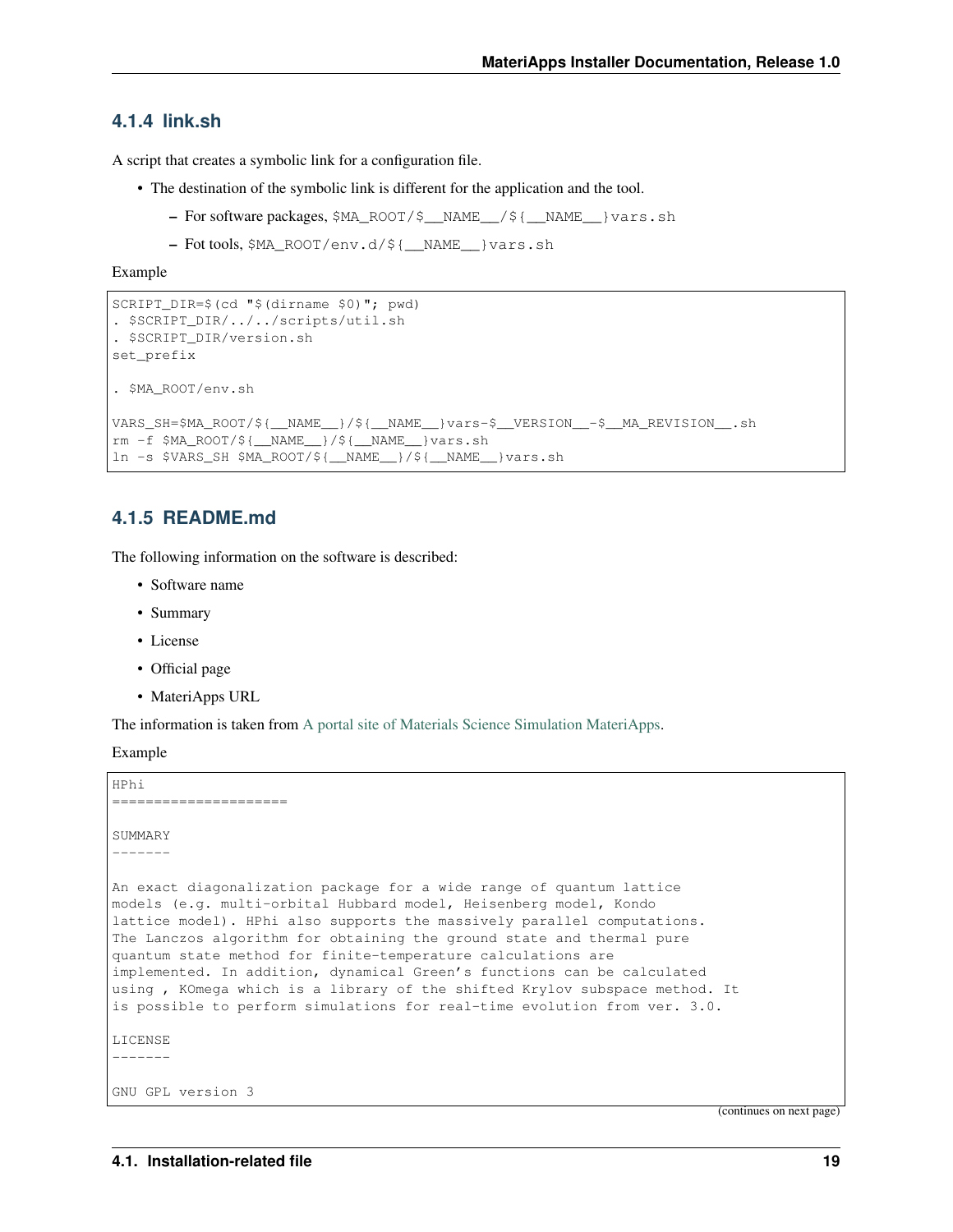(continued from previous page)

```
OFFICIAL PAGE
-------------
http://www.pasums.issp.u-tokyo.ac.jp/hphi/en/
MateriApps URL
         - - - - -
```
https://ma.issp.u-tokyo.ac.jp/en/app/367

# <span id="page-23-0"></span>**4.2 Management file (scripts/ )**

### **4.2.1 util.sh**

A script for defining the functions used.

### **4.2.2 check\_prefix.sh**

A script for defining the functions used.

### **4.2.3 fix\_dylib.sh**

A script for modifying shared library name etc. on macOS

### **4.2.4 list\_maversion.sh**

A script for showing the versions of the various apps supported by the MateriApps Installer.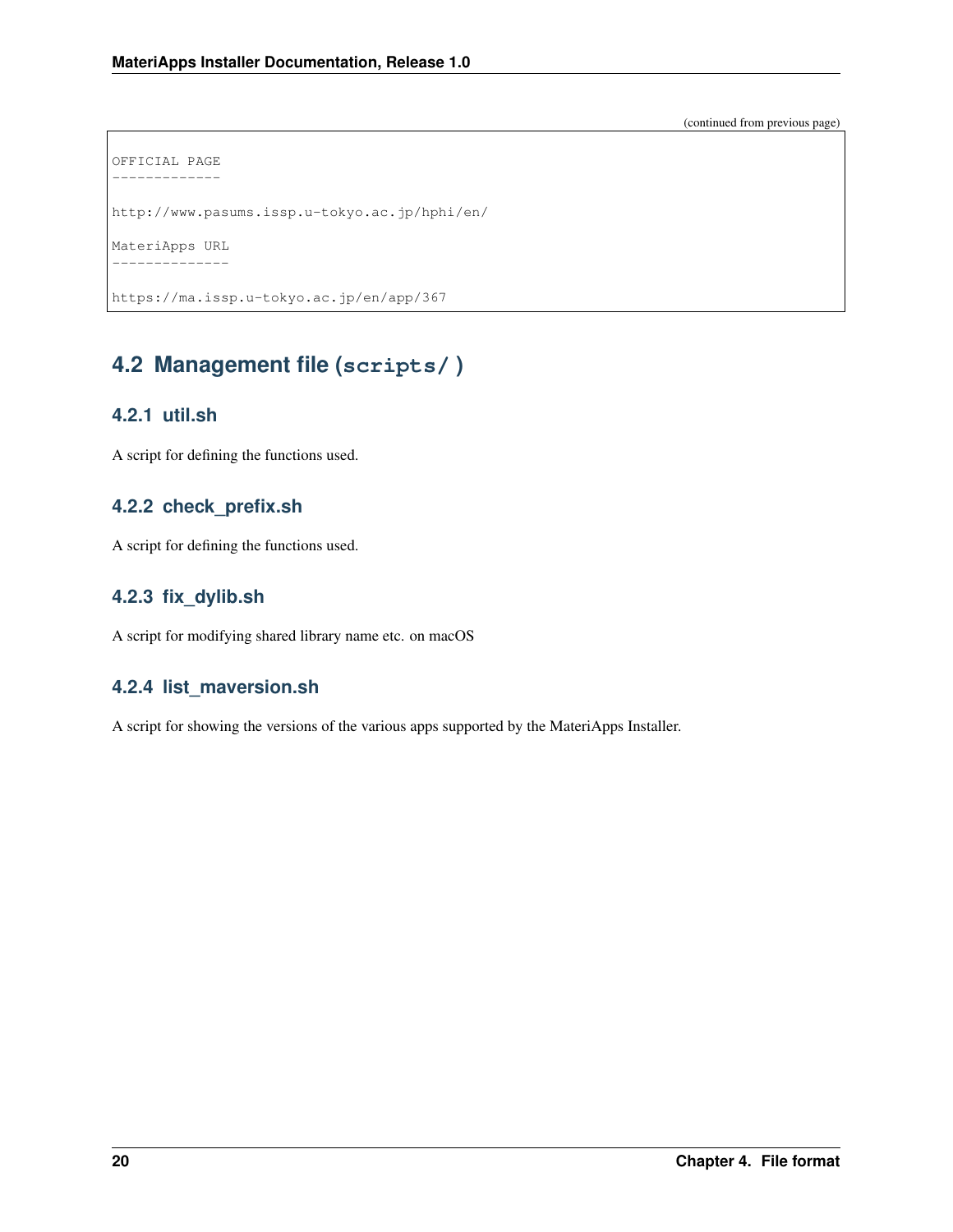### **FIVE**

# **APPLICATION LIST**

# <span id="page-24-1"></span><span id="page-24-0"></span>**5.1 ALPS**

#### **5.1.1 SUMMARY**

ALPS is a numerical simulation library for strongly correlated systems such as magnetic materials or correlated electrons. It contains typicalsolvers for strongly correlated systems: Monte Carlo methods, exact diagonalization, the density matrix renormalization group, etc. It can be used to calculate heat capacities, susceptibilities, magnetization processes in interacting spin systems, the density of states in strongly correlated electrons, etc. A highly efficient scheduler for parallel computing is another improvement.

#### **5.1.2 LICENSE**

ALPS Licence

### **5.1.3 OFFICIAL PAGE**

<http://alps.comp-phys.org>

### **5.1.4 MateriApps URL**

<https://ma.issp.u-tokyo.ac.jp/en/app/217>

# <span id="page-24-2"></span>**5.2 ALPSCore**

#### **5.2.1 SUMMARY**

Open-source software for building computational physics applications. Common C++ auxiliary modules required for various methods in computational physics such as the quantum Monte Carlo method are prepared. This software helps to build reusable codes and to reduce development time for complex computational science applications. It also supports parallel programming based on MPI or OpenMP.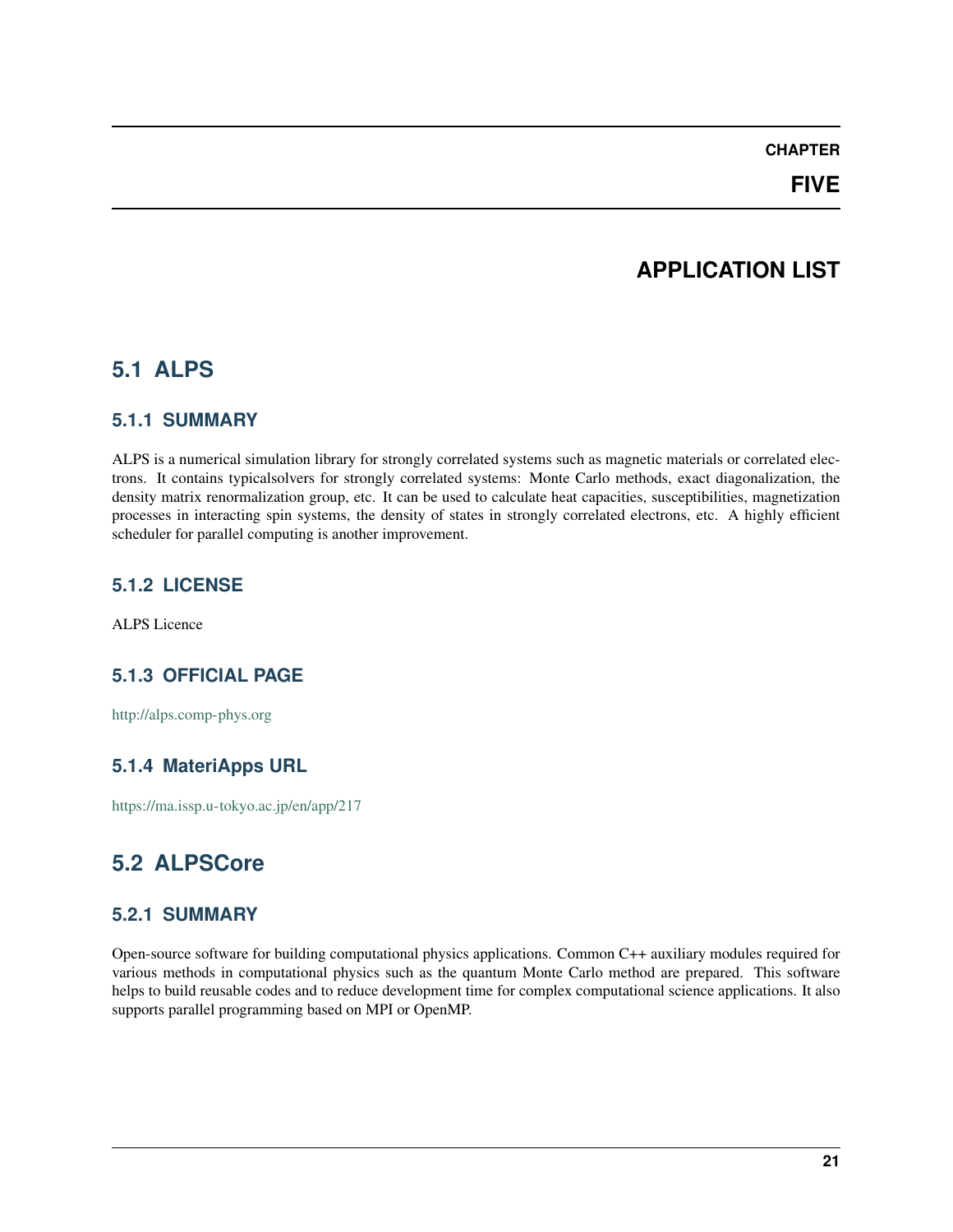### **5.2.2 LICENSE**

The GNU General Public License (GPL), Version 2

# **5.2.3 OFFICIAL PAGE**

<https://alpscore.org/>

### **5.2.4 MateriApps URL**

<https://ma.issp.u-tokyo.ac.jp/en/app/2873>

# <span id="page-25-0"></span>**5.3 DSQSS**

### **5.3.1 SUMMARY**

DSQSS is an application program for solving quantum many body problems in a discrete set (typically a lattice). It carries out quantum Monte Carlo simulations that sample from the Feynman path integral using the worm update. It can handle any lattice geometry and interaction.

### **5.3.2 LICENSE**

This software is distributed with GNU General Public License (GPL) Version 3.

### **5.3.3 OFFICIAL PAGE**

<https://github.com/issp-center-dev/dsqss>

### **5.3.4 MateriApps URL**

<https://ma.issp.u-tokyo.ac.jp/en/app/180>

# <span id="page-25-1"></span>**5.4 QUANTUM ESPRESSO**

### **5.4.1 SUMMARY**

Open-source program for first-principles calculation based on pseudo-potential and plane-wave basis. This package performs electronic-state calculation with high accuracy based on density functional theory. In addition to basic-set programs, many core-packages and plugins are included. This package can be utilized for academic research and industrial development, and also supports parallel computing.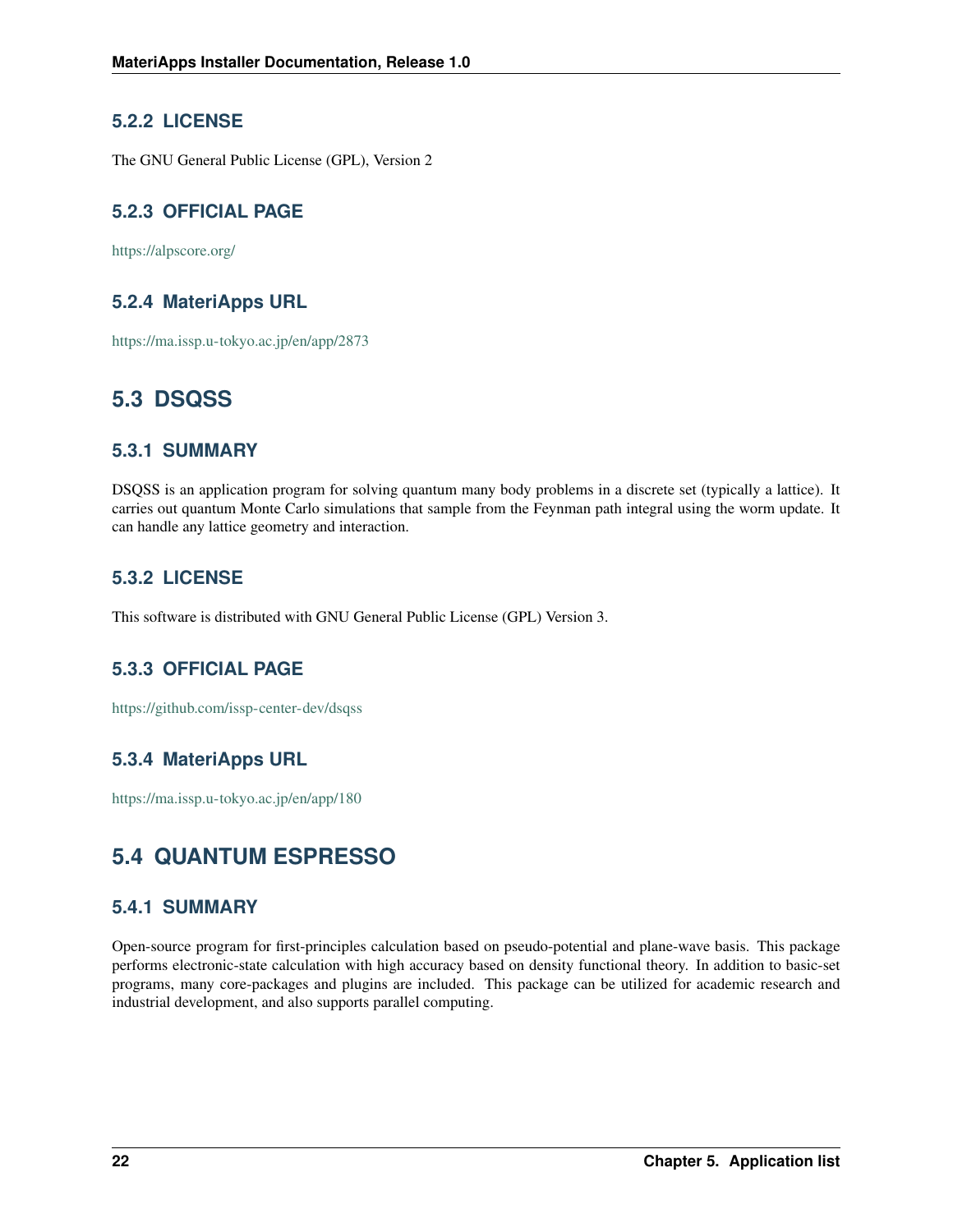### **5.4.2 LICENSE**

GNU GPL v2

# **5.4.3 OFFICIAL PAGE**

<http://www.quantum-espresso.org/>

### **5.4.4 MateriApps URL**

<https://ma.issp.u-tokyo.ac.jp/en/app/740>

# <span id="page-26-0"></span>**5.5** HΦ

#### **5.5.1 SUMMARY**

An exact diagonalization package for a wide range of quantum lattice models (e.g. multi-orbital Hubbard model, Heisenberg model, Kondo lattice model). HΦ also supports the massively parallel computations. The Lanczos algorithm for obtaining the ground state and thermal pure quantum state method for finite-temperature calculations are implemented. In addition, dynamical Green's functions can be calculated using,  $K\omega$  which is a library of the shifted Krylov subspace method. It is possible to perform simulations for real-time evolution from ver. 3.0.

### **5.5.2 LICENSE**

GNU GPL version 3

### **5.5.3 OFFICIAL PAGE**

<http://www.pasums.issp.u-tokyo.ac.jp/hphi/en/>

### **5.5.4 MateriApps URL**

<https://ma.issp.u-tokyo.ac.jp/en/app/367>

# <span id="page-26-1"></span>**5.6** K

### **5.6.1 SUMMARY**

 $K\omega$  implements large-scale parallel computing of the shifted Krylov subspace method. Using  $K\omega$ , dynamical correlation functions can be efficiently calculated. This application includes a mini-application for calculating dynamical correlation functions of quantum lattice models such as the Hubbard model, the Kondo model, and the Heisenberg model in combination with the quantum lattice solver of quantum many-body problems,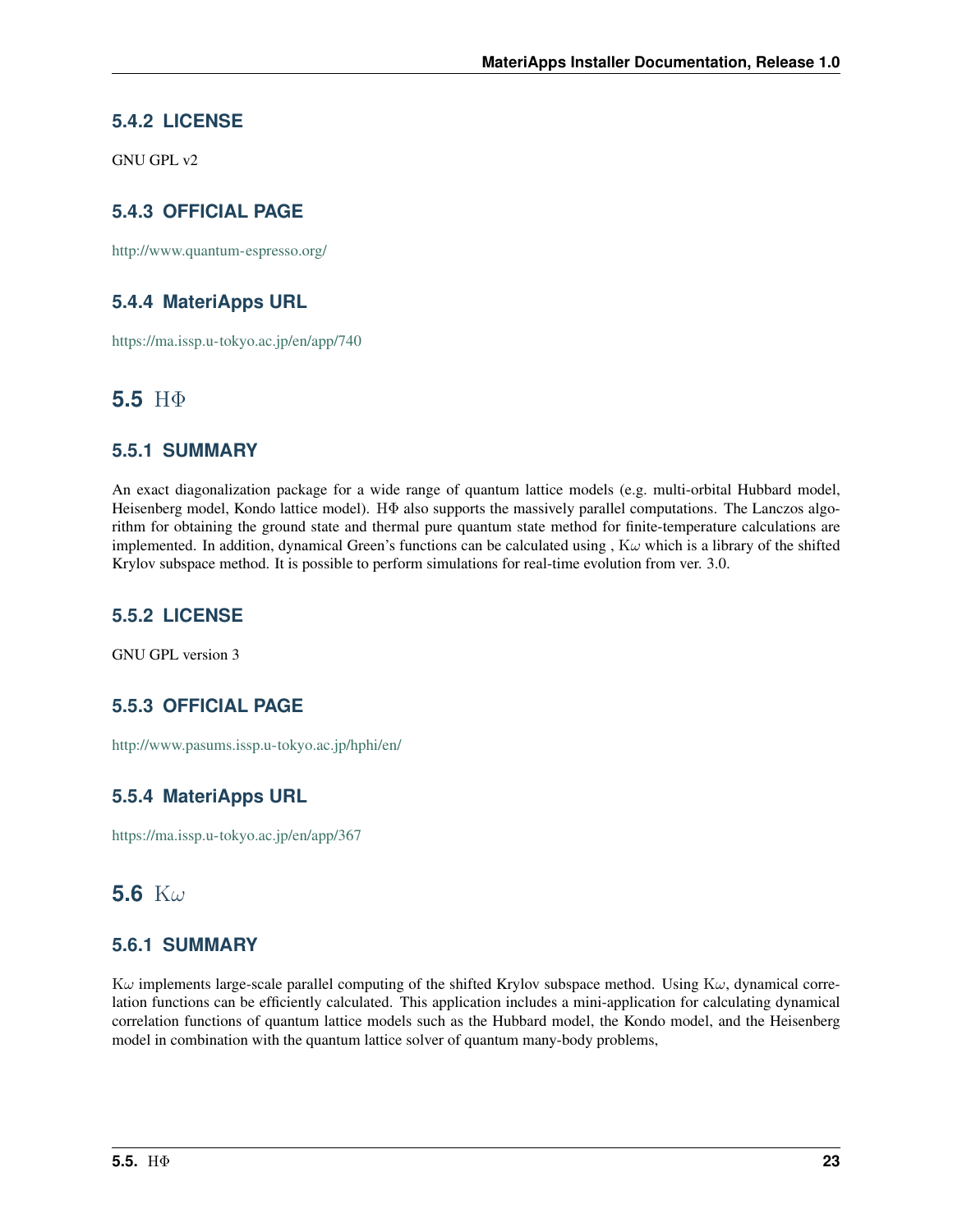### **5.6.2 LICENSE**

GNU LESSER GENERAL PUBLIC LICENSE Version 3

# **5.6.3 OFFICIAL PAGE**

<https://github.com/issp-center-dev/Komega>

### **5.6.4 MateriApps URL**

<https://ma.issp.u-tokyo.ac.jp/en/app/546>

# <span id="page-27-0"></span>**5.7 LAMMPS**

### **5.7.1 SUMMARY**

A general-purpose open-source application for classical molecular dynamics simulation, distributed under the GPL license. This package can perform molecular dynamics calculation of various systems such as soft matters, solids, and mesoscopic systems. It can be used as a simulator of classical dynamics of realistic atoms as well as general model particles. It supports parallel computing through spatial divisions. Its codes are designed so that their modification and extension are easy.

### **5.7.2 LICENSE**

 $GPI_v2$ 

# **5.7.3 OFFICIAL PAGE**

<https://lammps.sandia.gov>

# **5.7.4 MateriApps URL**

<https://ma.issp.u-tokyo.ac.jp/en/app/613>

# <span id="page-27-1"></span>**5.8 mVMC**

### **5.8.1 SUMMARY**

A low-energy solver for a wide ranger of quantum lattice models (multi-orbital Hubbard model, Heisenberg model, Kondo-lattice model) by using variational Monte Carlo method. User can obtain high-accuracy wave functions for ground states of above models. Users flexibly choose the correlation factors in wavefunctions such as Gutzwiller, Jastrow, and doublon-holon binding factors and optimize more the ten thousand variational parameters. It is also possible to obtain the low-energy excited states by specifying the quantum number using the quantum number projection.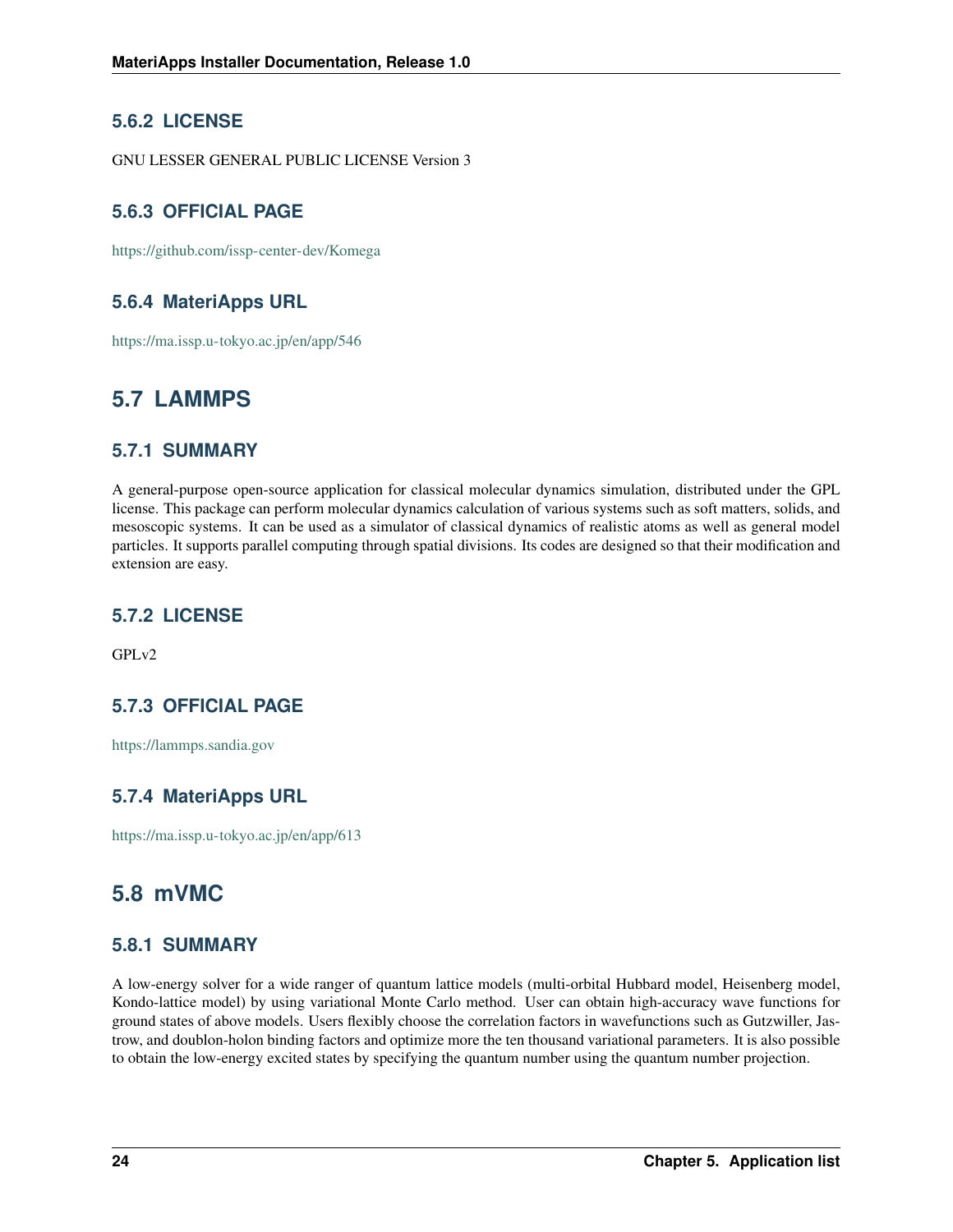### **5.8.2 LICENSE**

GNU General Public License version 3

### **5.8.3 OFFICIAL PAGE**

<http://www.pasums.issp.u-tokyo.ac.jp/mvmc/en/>

### **5.8.4 MateriApps URL**

<https://ma.issp.u-tokyo.ac.jp/en/app/518>

# <span id="page-28-0"></span>**5.9 OpenMX**

#### **5.9.1 SUMMARY**

OpenMX is a first-principles software based on the pseudo-atomic localized basis functions. It calculates electronic structure rapidly for a wide range of materials including crystals, interfaces, liquids, etc. It speedily provides molecular dynamics simulation and structural optimization of large-scale systems and also implements a hybrid parallelism. It is able to deal with non-collinear magnetism and non-equilibrium Green's function calculations for electrical conductions.

### **5.9.2 LICENSE**

GNU-GPL

### **5.9.3 OFFICIAL PAGE**

<http://www.openmx-square.org/>

### **5.9.4 MateriApps URL**

<https://ma.issp.u-tokyo.ac.jp/en/app/649>

# <span id="page-28-1"></span>**5.10 RESPACK**

### **5.10.1 SUMMARY**

RESPACK is a first-principles calculation software for evaluating the interaction parameters of materials. It is able to calculate the maximally localized Wannier functions, the RPA response functions, and frequency-dependent electronic interaction parameters. RESPACK receives its input data from a band calculation using norm-conserving pseudopotentials with plane-wave basis sets. Utilities which convert a result of xTAPP or Quantum ESPRESSO to an input for RESPACK are prepared. The software has been used successfully for a wide range of materials such as metals, semiconductors, transition-metal compounds, and organic compounds. It supports OpenMP / MPI parallelization.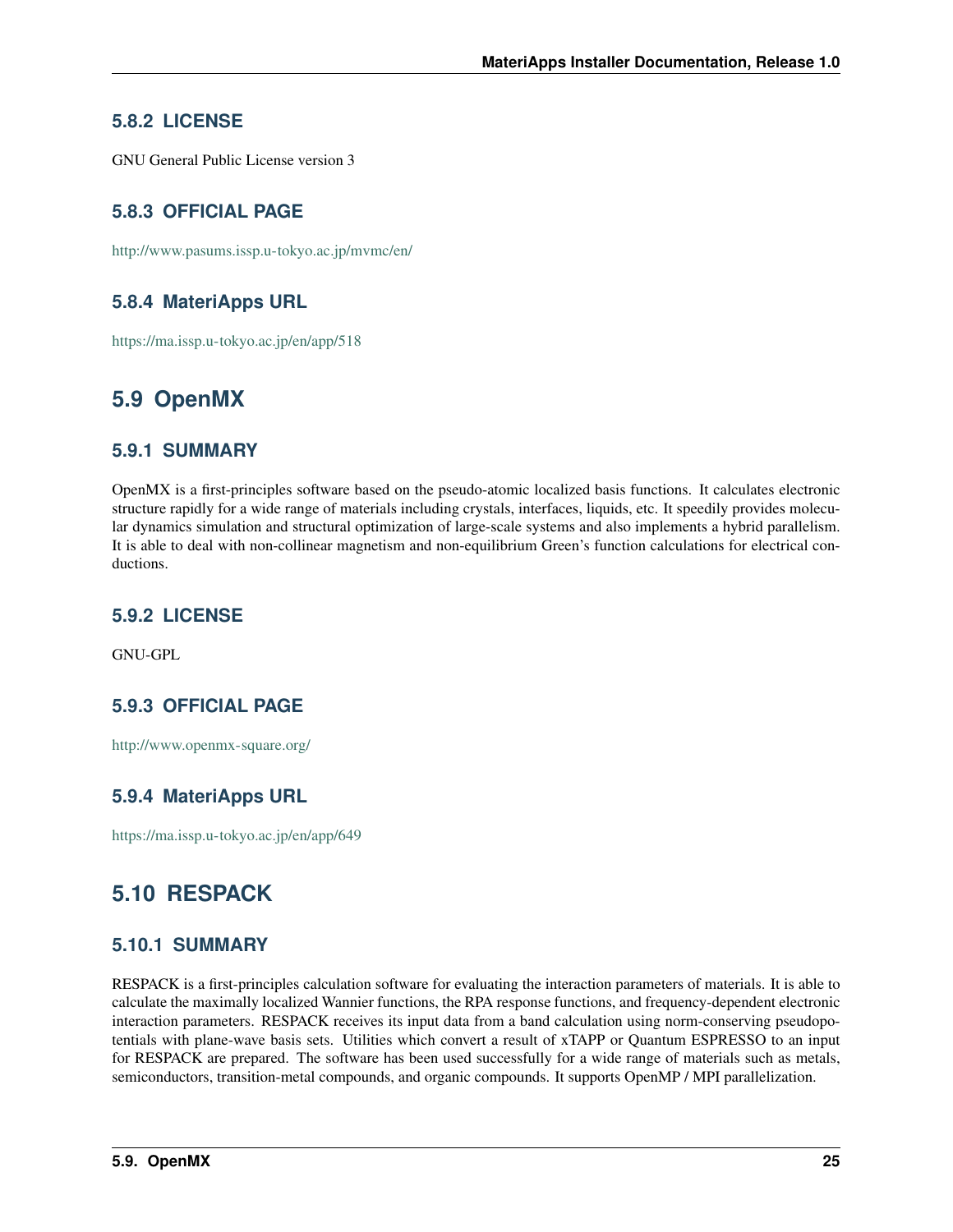### **5.10.2 LICENSE**

GNU GPL v3

# **5.10.3 OFFICIAL PAGE**

<https://sites.google.com/view/kazuma7k6r>

### **5.10.4 MateriApps URL**

<https://ma.issp.u-tokyo.ac.jp/en/app/772>

# <span id="page-29-0"></span>**5.11 TeNeS**

### **5.11.1 SUMMARY**

A solver program for two dimensional quantum lattice model based on a projected entangled pair state wavefunction and the corner transfer matrix renormalization group method.

### **5.11.2 LICENSE**

GNU GPLv3

# **5.11.3 OFFICIAL PAGE**

<https://github.com/issp-center-dev/TeNeS>

### **5.11.4 MateriApps URL**

<https://ma.issp.u-tokyo.ac.jp/en/app/2291>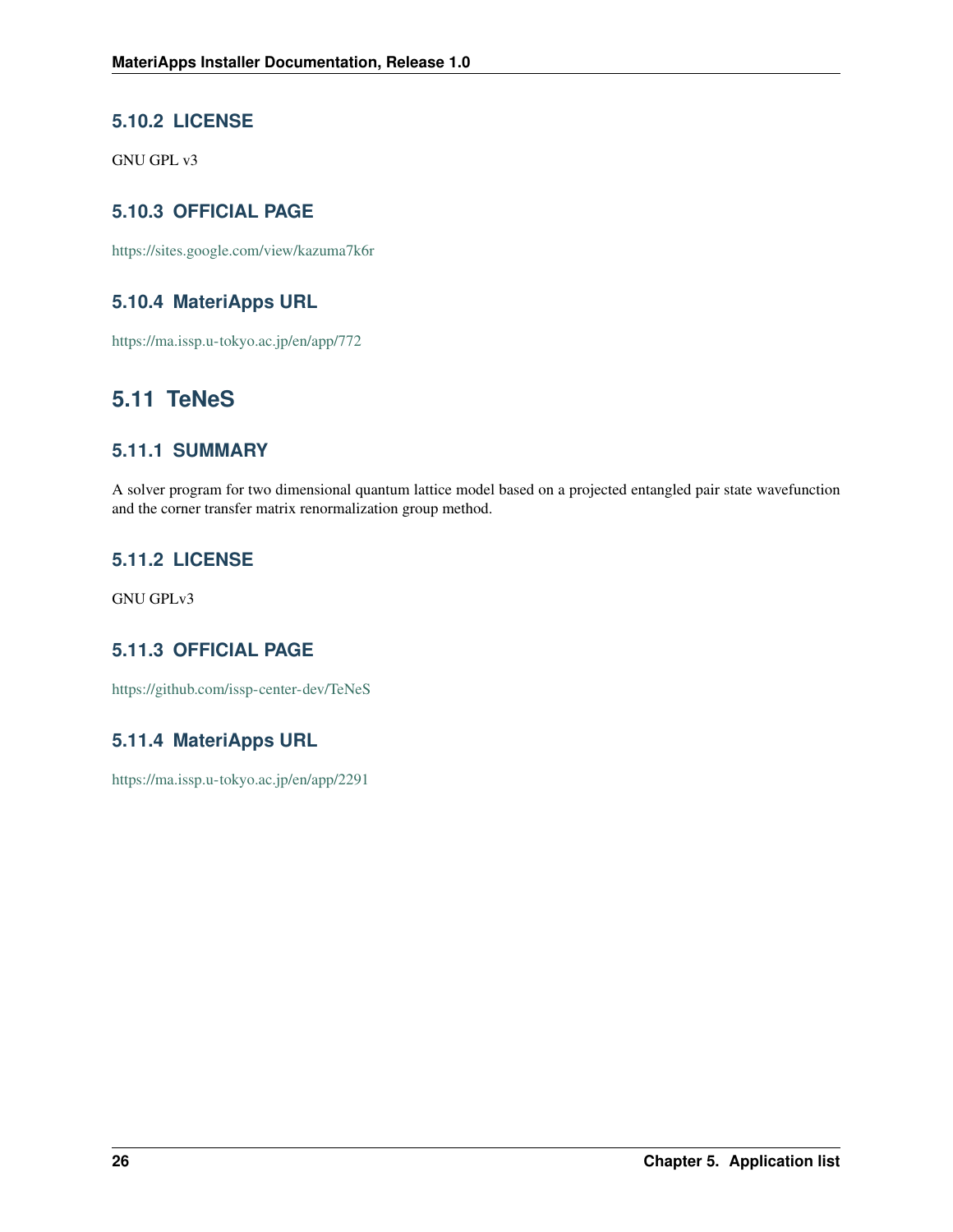# **CONTACT**

#### <span id="page-30-0"></span>• Bug reports

Please report all problems and bugs on the [GitHub Issues page](https://github.com/wistaria/MateriAppsInstaller) . To resolve bugs early, follow these guidelines when reporting:

- Please specify the version of Materiapps Installer you are using.
- If there are problems for installation, please inform us about your operating system and the compiler.
- If a problem occurs during execution, enter the input file used for execution and its output.
- Contact

If you have any questions about topics related to your research that are difficult to consult at Issues on GitHub, please contact the following contact information.

E-mail: mainstaller-dev\_at\_issp.u-tokyo.ac.jp (replace \_at\_ by @)